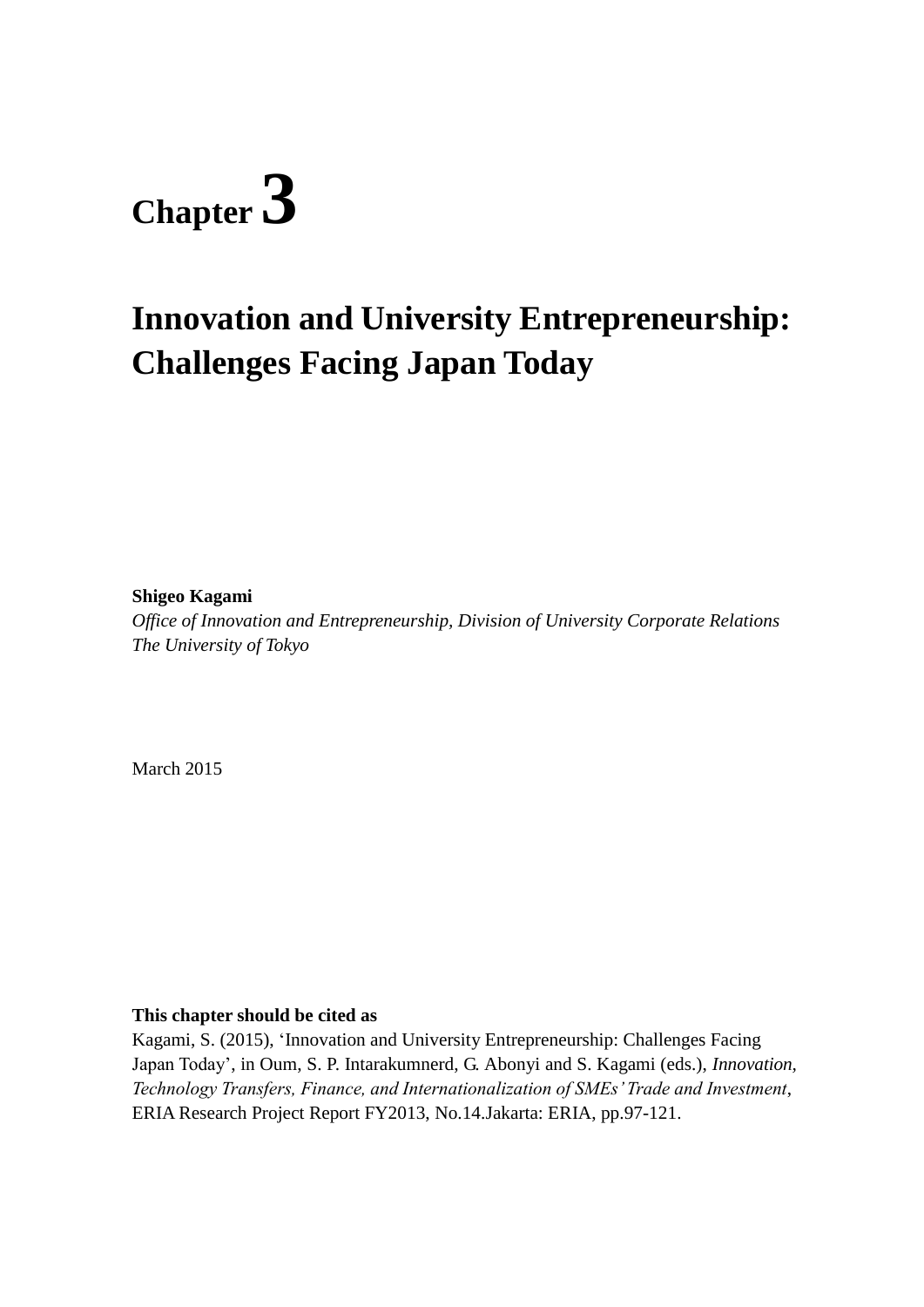# **CHAPTER 3**

# **Innovation and University Entrepreneurship: Challenges Facing Japan Today**

#### **Shigeo Kagami**

*Professor and General Manager Office of Innovation and Entrepreneurship, Division of University Corporate Relations The University of Tokyo*

*This paper examines the challenges facing Japan in recovering from two decades of economic depression, and the recent role of national universities in addressing the entrepreneurial gap and in fostering technology commercialization for innovation through university start-ups. In the early 2000s, government policymakers acknowledged the importance of innovation in restarting the economy and identified national universities as drivers of innovation through increasing academic entrepreneurship. In 2004, universities were made independent from the national government and given the mandate to disseminate and utilize their research for the benefit of society. The University of Tokyo provides an example of how these goals have been implemented over the last 10 years since 2004 through technology transfer, university–industry collaborations, entrepreneurship education, and start-up support including incubation and venture capital funding. This paper begins with the specific measures for university entrepreneurship innovation to be implemented under the latest policies of the Government of Japan through the Industrial Competitiveness Enhancement Act. The paper then briefly goes through the history of Japan's economic growth and the depression during the past two decades, the key initiatives under the university reform for innovation after the incorporation of national universities in 2004, and some of the important innovation challenges facing Japanese research universities including The University of Tokyo.*

**Keywords:** University Reform, Technology Commercialization, Technology Transfer, University-Industry Relationship, University Entrepreneurship, Incubation, Venture Capital, Entrepreneurship Education, and Innovation Ecosystem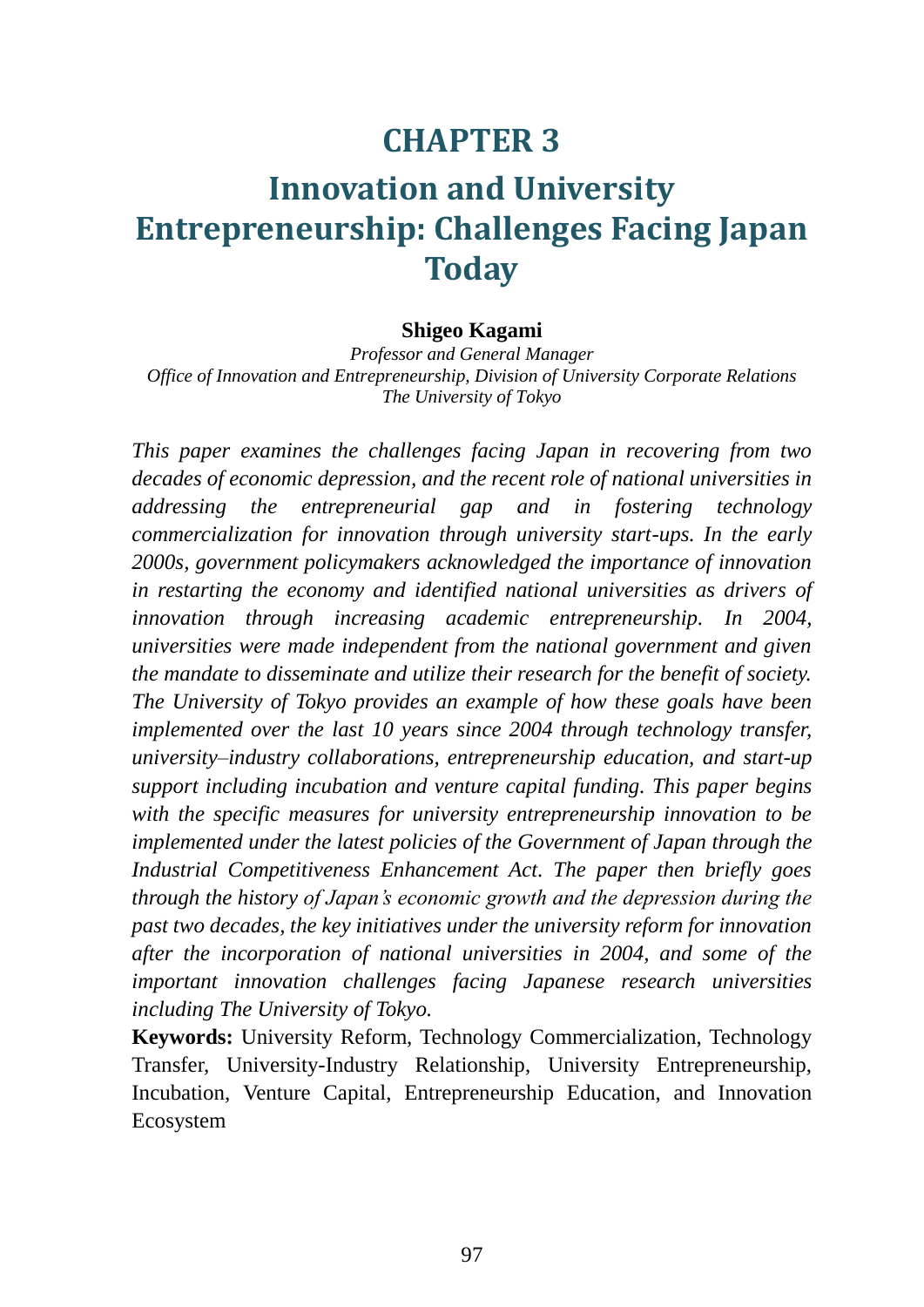# **1. Introduction**

This paper examines the challenges facing Japan in recovering from two decades of economic depression, the recent role of national universities in addressing the entrepreneurial gap and in fostering technology commercialization for innovation through university start-ups.

In the early 2000s, government policymakers acknowledged the importance of innovation in restarting the economy and identified the national universities as driver of innovation through increasing academic entrepreneurship. In 2004, the universities— leaders in Nobel Prize–winning researches such as Light-Emitting Diode (LED) and Induced Pluripotent Stem Cells (iPS Cells)—were made independent from the national government and given the mandate to disseminate and utilize their research for the benefit of society. The University of Tokyo provides an example of how these goals have been implemented over the last 10 years since 2004 through technology transfer, university–industry collaborations, entrepreneurship education, and start-up support including incubation and venture capital (VC) funding.

This paper starts with a discussion of the specific measures for university entrepreneurship innovation to be implemented under the latest policy of the Government of Japan, the Industrial Competitiveness Enhancement Act. The paper then briefly goes through the history of Japan's economic growth and the depression during the past two decades, the key initiatives under the university reform for innovation after the incorporation of national universities in 2004, and some of the important innovation challenges facing Japanese research universities including The University of Tokyo.

### **2. The Industrial Competitive Enhancement Act**

On 4 December 2013, the Industrial Competitiveness Enhancement Act came into effect with the Japan Revitalization Strategy, the third 'arrow' of Abenomics, as its background. The Act is the basis for securely implementing this strategy, which aims to 'create new frontiers through participation by all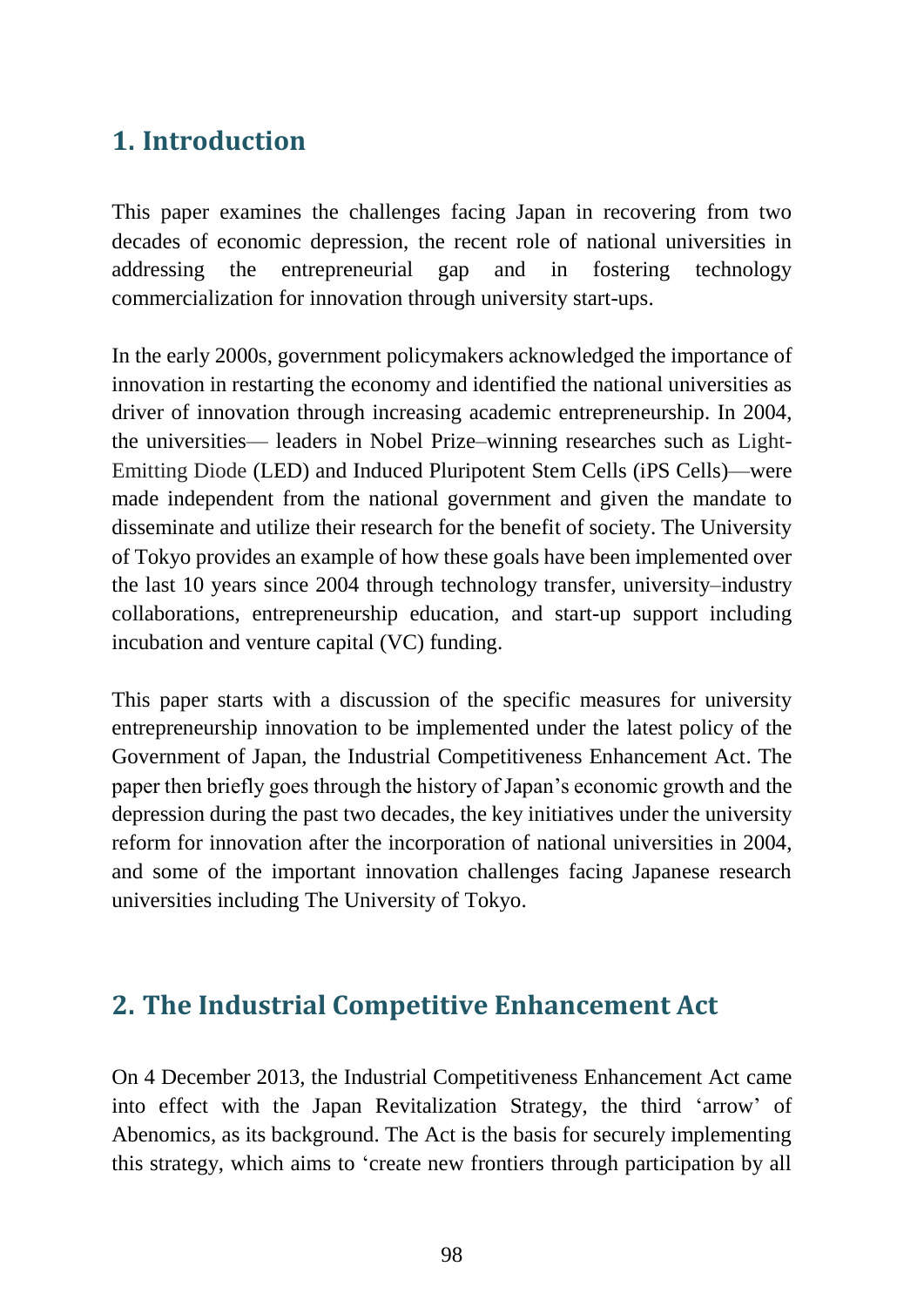and bringing forth the strength of the private sector to the fullest extent.'

The Act enables a wide variety of measures according to different business development stages. It contains measures to support businesses in their stages: initiation, growth, maturation, and stagnation in a balanced manner. The targets of these measures are not only the large companies but also the small- and medium-sized enterprises (SMEs), including start-ups.

The Act also enables the Government of Japan to enhance Japan's industrial competitiveness by allowing preferential regulatory flexibility to individual enterprises, facilitating approaches to the renovation of industries, and promoting venture businesses.

The key measures under this program include the following:

- Enhanced support for regional SMEs to start and rehabilitate businesses;
- Special provisions of Patent Act to reduce or exempt patent fees for SMEs when filing domestic and international applications
- Measures to encourage the Innovation Network Corporation of Japan to accelerate in venture businesses;
- Measures to promote early business rehabilitation (facilitating voluntary liquidation); and
- Special provisions allowing national universities to invest in venture funds and other entities.

Before the enactment of the Industrial Competitiveness Enhancement Act in December 2013, due to the National University Corporation Law enacted in 2003, Japanese national universities were not legally allowed to own any particular enterprise, including their university start-ups and its dedicated VC arm, except for their technology transfer offices (the technology licensing organizations [TLOs]).

The Ministry of Education, Culture, Sports, Science and Technology of Japan (MEXT) and the Ministry of Economy, Trade and Industry of Japan (METI) have created a scheme that allows the four leading national universities to invest in companies (such as an Special Vehicle Company [SVC] dedicated to each university) supporting university-launched venture businesses. For this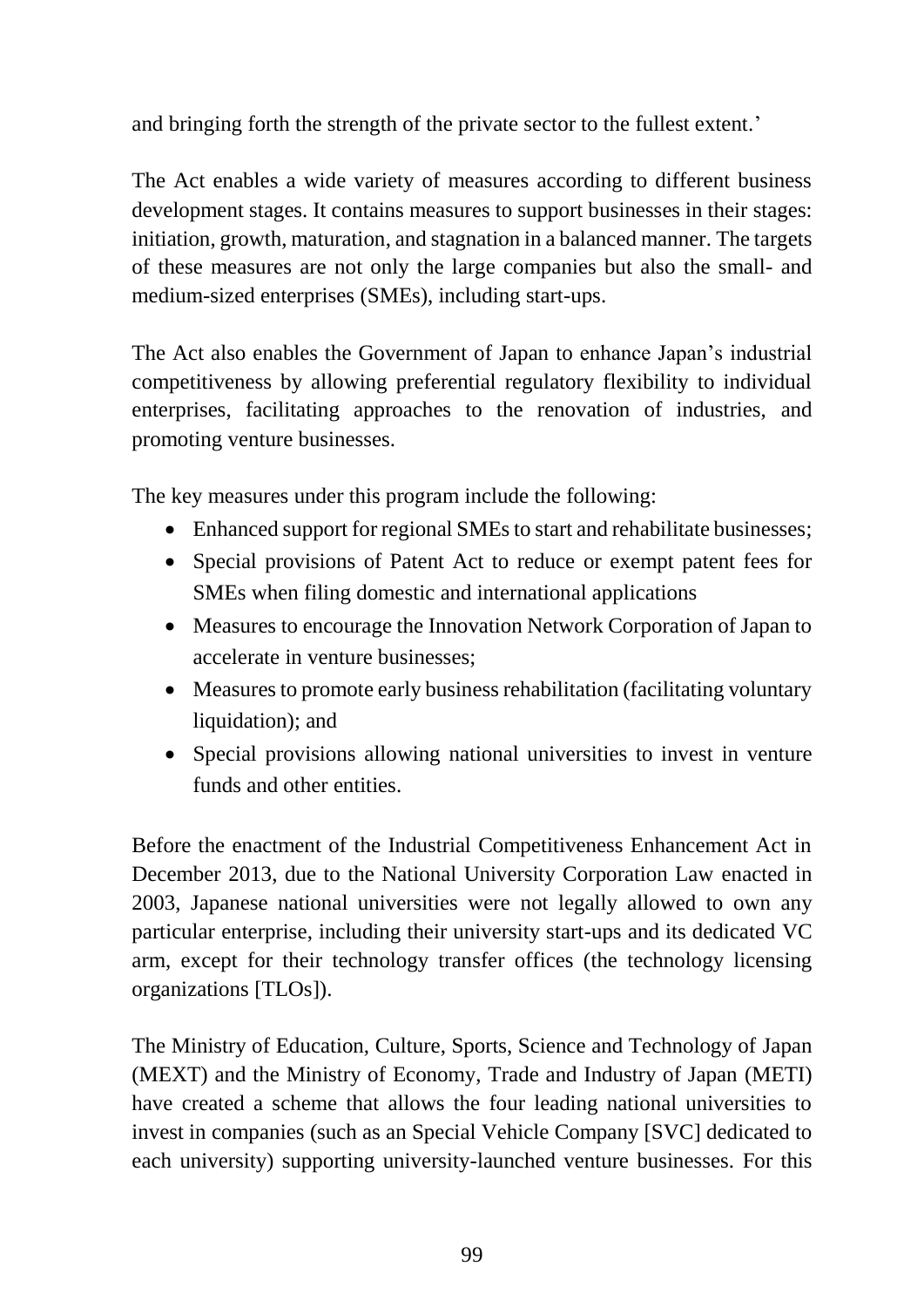purpose, the government and the two Ministries have decided to create the Public Innovation Fund Program, which provides a fairly large amount of money to the four universities to let them fund their own VC management organizations.

The money to be provided by the government to fund the four universities amount to (1) US\$500 million for The University of Tokyo (US\$83 million as special operational grant, US\$417 million for the source for investment, where US\$1 = JPY 100); (2) US\$350 million and US\$58 million for Kyoto University; (3) US\$200 million and US\$ 34 million for Osaka University; and (4) US\$150 million and US\$25 million for Tohoku University, respectively.

As of September 2014, the four universities have been preparing the necessary documents and taking the required steps for the final government approval. The government has requested the universities to earn a high return on this investment project, and for university start-ups to report a positive return on investment based upon university technologies to satisfy the Japanese taxpayers.

# **3. Economic Depression in Japan: The Lost Decades**

Since the 1990s, Japan has been in economic depression. Average growth rates relative to the previous years' gross domestic product (GDP) were 9.1 percent for 1956-1973, 4.2 percent for 1974-1990, and only 0.9 percent for 1991-2012 (Figure 3.1). What happened to Japan during the last two decades?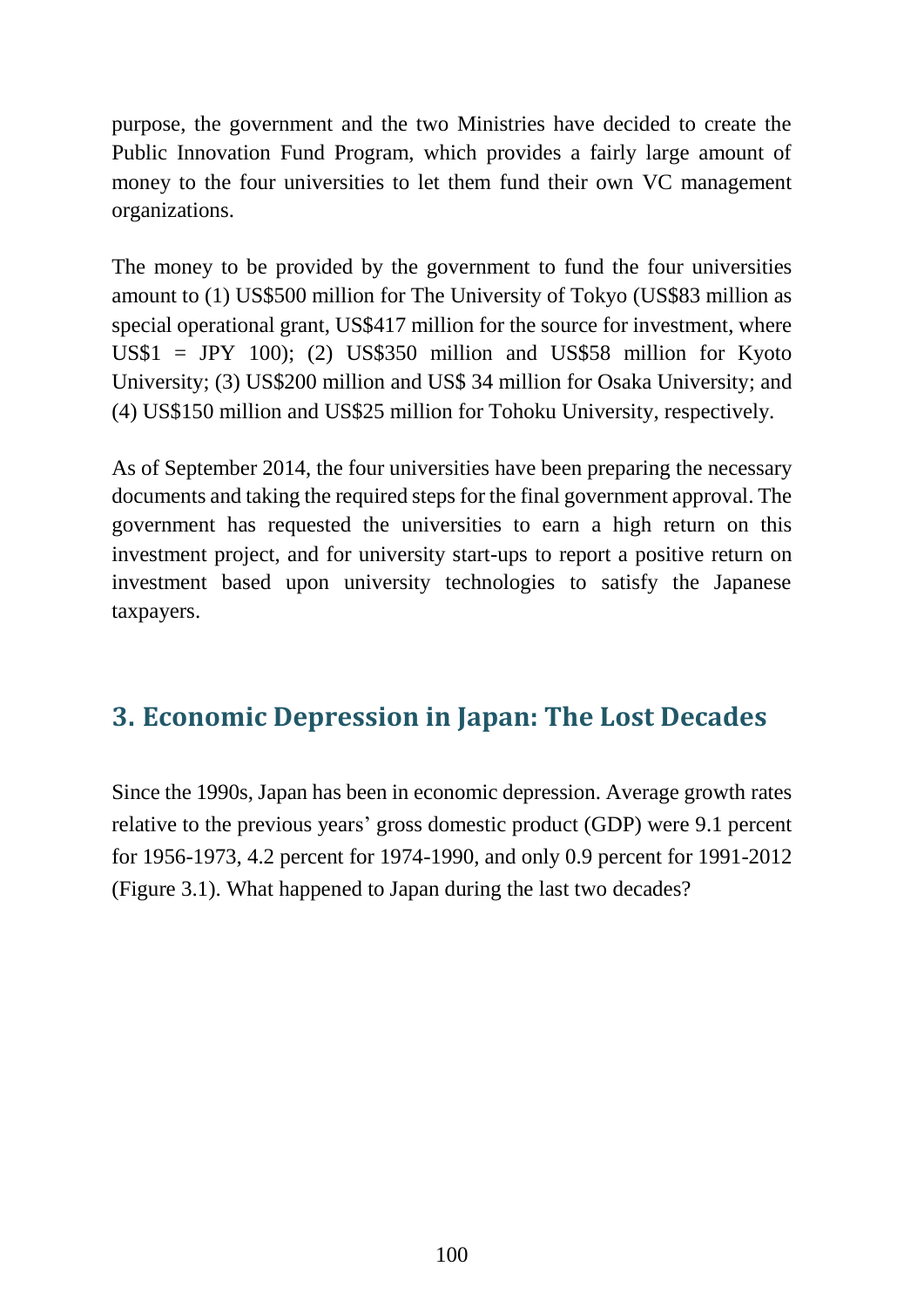

**Figure 3.1: Japan's Economic Growth, 1956–2009**

*Source:* Cabinet Office, Government of Japan.

GDP growth derives from three factors: an increase in the workforce, invested capital, and the productivity of labor and capital. Given Japan's shrinking population and overstretched national treasury, economic expansion must arise from productivity gains. Generally speaking, new companies have propelled most of the productivity growth and job creation. Professor Kyoji Fukao of Hitotsubashi University noted that Japanese companies founded after 1996 contributed a net positive of 1.2 million new jobs, whereas older companies shed a net of 3.1 million jobs (Fukao and Kwon, 2011). In 1989, Japan's then Ministry of International Trade and Industry (now called Ministry of Economy, Trade and Industry of Japan or METI) cautioned that a reduction in entrepreneurship would result in economic slowdown.

Dramatic appreciation of the Japanese yen against major currencies (Figure 3.2), a rapidly ageing population combined with decreasing population, the emergence of new economies in Asia, and the increasing prices of energy resources are all possible reasons for Japan's depressed economy. Natural disasters, including the Great Hanshin earthquake (Kobe earthquake) in 1995 and the Great East Japan Earthquake in 2011 could also be factors contributing to the weakening of Japan's economic fundamentals. More importantly, however, the lack of innovation is a key to explaining why Japan has experienced minimal growth in the last 20 years. Japan used to be an innovative nation after World War II – otherwise, Japan's economic miracle could not be explained. In fact, many innovative companies emerged after the war, including Sony, Honda, Yamaha, and other world-class companies (Table 3.1).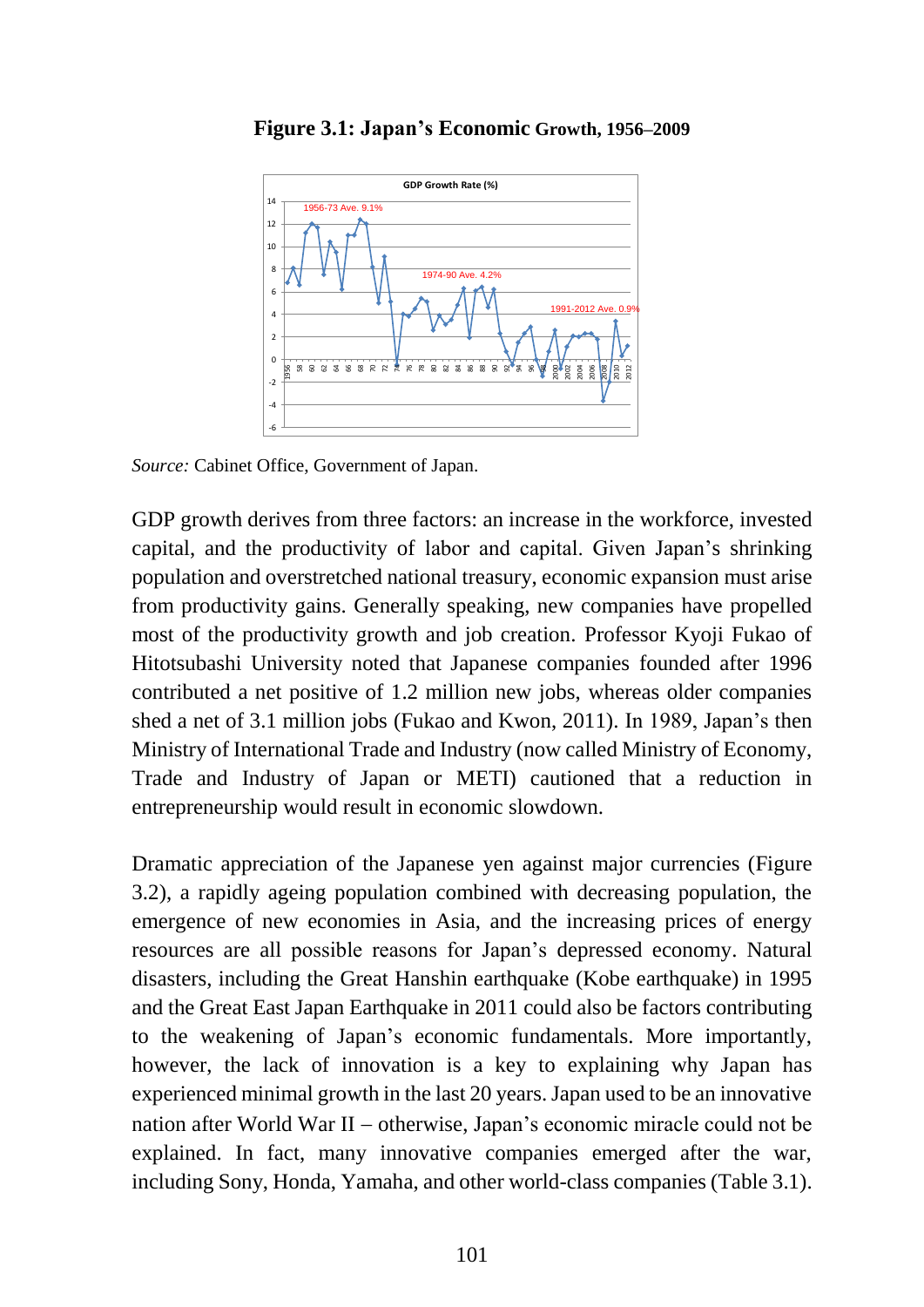Why has there been a recent lack of innovation in Japan, particularly during the lost decades?



**Figure 3.2: Depreciation of the US Dollar against the Japanese Yen**

*Source:* Bank of Japan, Time-Series Data Search (2013).

|  | Table 3.1: Year of Foundation of the Leading Japanese Companies |  |  |
|--|-----------------------------------------------------------------|--|--|
|  |                                                                 |  |  |

| <b>Company</b>   | <b>Year of</b><br><b>Foundation</b> | <b>Company</b>      | <b>Year of</b><br><b>Foundation</b> |  |
|------------------|-------------------------------------|---------------------|-------------------------------------|--|
| Nippon Yusen     | 1885                                | <b>Toyota Motor</b> | 1937                                |  |
| <b>Nisshinbo</b> | 1907                                | <b>Isuzu Motor</b>  | 1937                                |  |
| Hitachi          | 1910                                | Sony                | 1946                                |  |
| Toray            | 1926                                | Nintendo            | 1947 (Incorporated)                 |  |
| <b>Nissan</b>    | 1933                                | Honda               | 1948                                |  |
| Panasonic        | 1935                                | Yamaha Motor        | 1955                                |  |
| Ricoh            | 1936                                | Kyocera             | 1959                                |  |
| Canon            | 1937                                |                     |                                     |  |

*Source:* Nikkei Kaisha Joho (2013).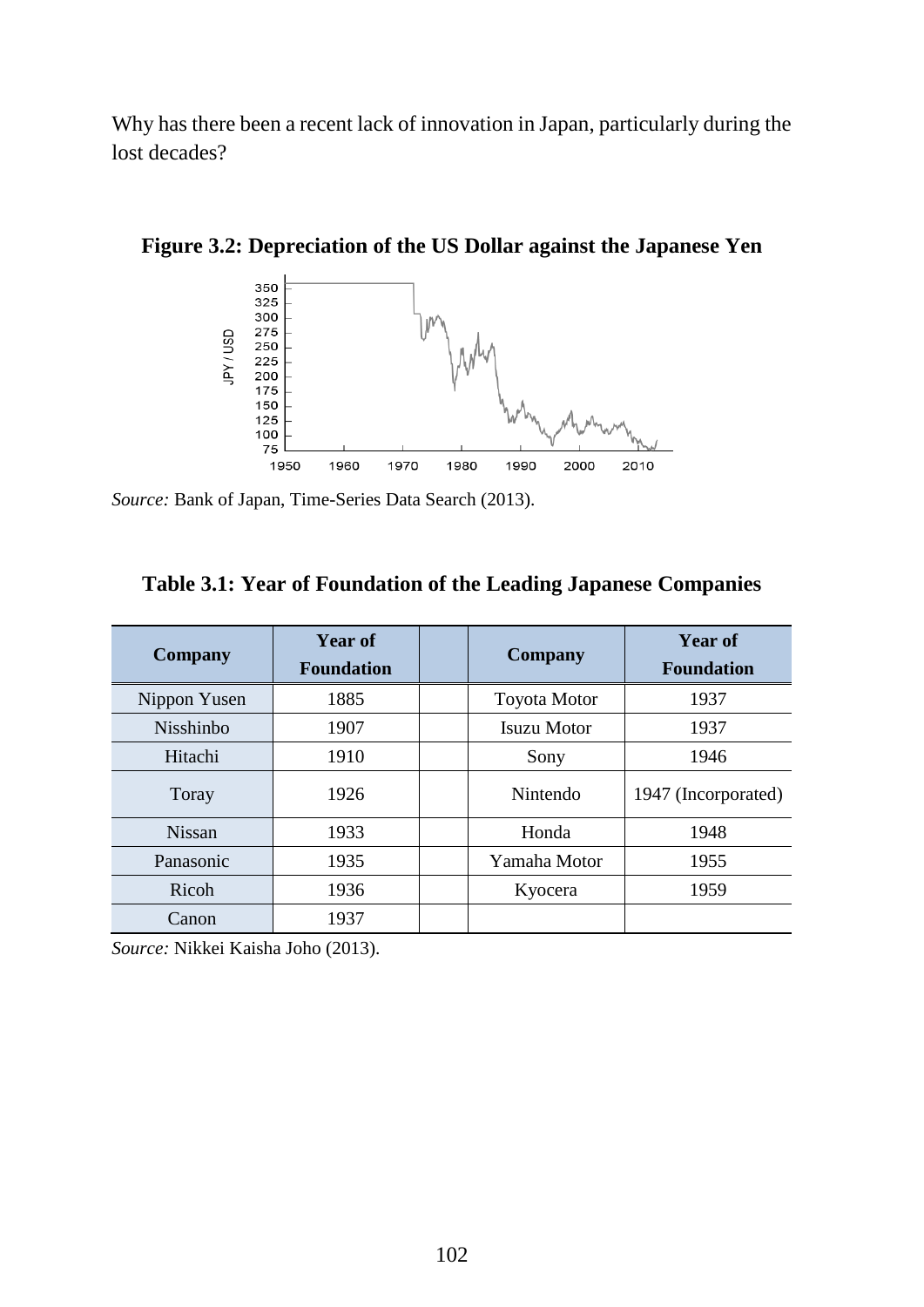# **4. Incorporation of National Universities as Drivers of Innovation**

The national universities, such as The University of Tokyo and Kyoto University, have been leading scientific researches in Japan and contributing to new knowledge creation in the international academic communities. In fact, Japan has been one of the greatest producers of Nobel Prizes in the world in the last couple of decades.

#### *Contribution to Innovation*

National universities were formerly part of the government, with university staff recognized as civil servants. This made the universities bureaucratic, unresponsive to changing demands, and unable to effectively engage with other actors in society, including the private industry sector. However, the institutional diversification of the universities and the enhancement of performance in education, research, and innovation based upon their research results would be increasingly important to compete in the global arena for the 21st century. Soon after the new century started, Japan's policymakers began to develop ideas for granting the national universities greater independence from government. A government announcement in June 2001 suggested that the universities be granted independence. Following the passage of the National University Incorporation Law in the summer of 2003, national universities were granted independence from government on 1 April 2004.

In terms of being drivers of innovation, 'independence' basically means three things:

- 1) That national universities should disseminate and utilize their research results to society and contribute to its development, including innovation. This is clearly stipulated in the National University Corporation Law.
- 2) That national universities must gain more external funding to maintain the level of quality and quantity of their research and education. Soon after the incorporation of national universities, the government began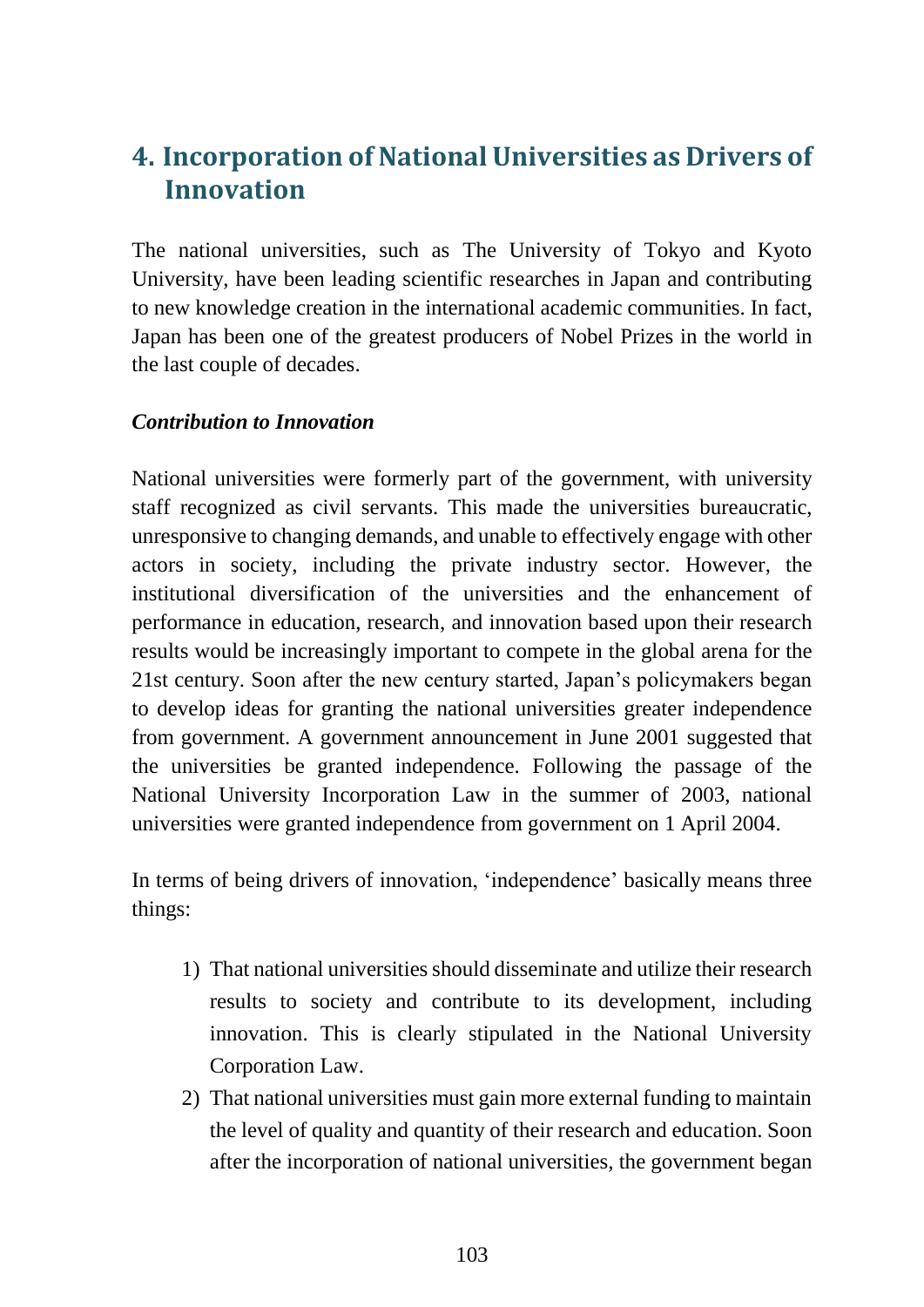to decrease its budget allocation to each national university by one percent per annum. This meant, for example, a deduction of US\$10 million a year from the annual revenue of The University of Tokyo. In 2004, the university depended on tax money or 'operational grants' from MEXT for approximately 60 percent of its budget. In 2012, these funds comprised only 36 percent of the university's budget.

3) That Japanese universities need to be creative and motivated to contribute to the commercialization of their technologies for innovation, with the goal of making the world better. After the incorporation of national universities in 2004, intellectual properties such as patents derived from research activities of university professors have become a university asset. Before April 2004, though researchers needed to report their inventions to their universities, intellectual property rights and ownership belonged to the individual researchers.

The rules of intellectual property management have changed accordingly. The royalties for technology licensing by national universities are distributed among the inventors (researchers), the departments the inventors belong to, and the university headquarters with a ratio of 40 percent, 30 percent, and 30 percent respectively. This new intellectual property rights rule is almost equivalent to that of the leading universities in the United States (US) including Stanford University and Massachusetts Institute of Technology (MIT). The researchers no longer have to pay patent fees, and intellectual property rights including patents are now owned by an institution rather than an individual, which is usually much more effective and efficient in terms of licensing practices.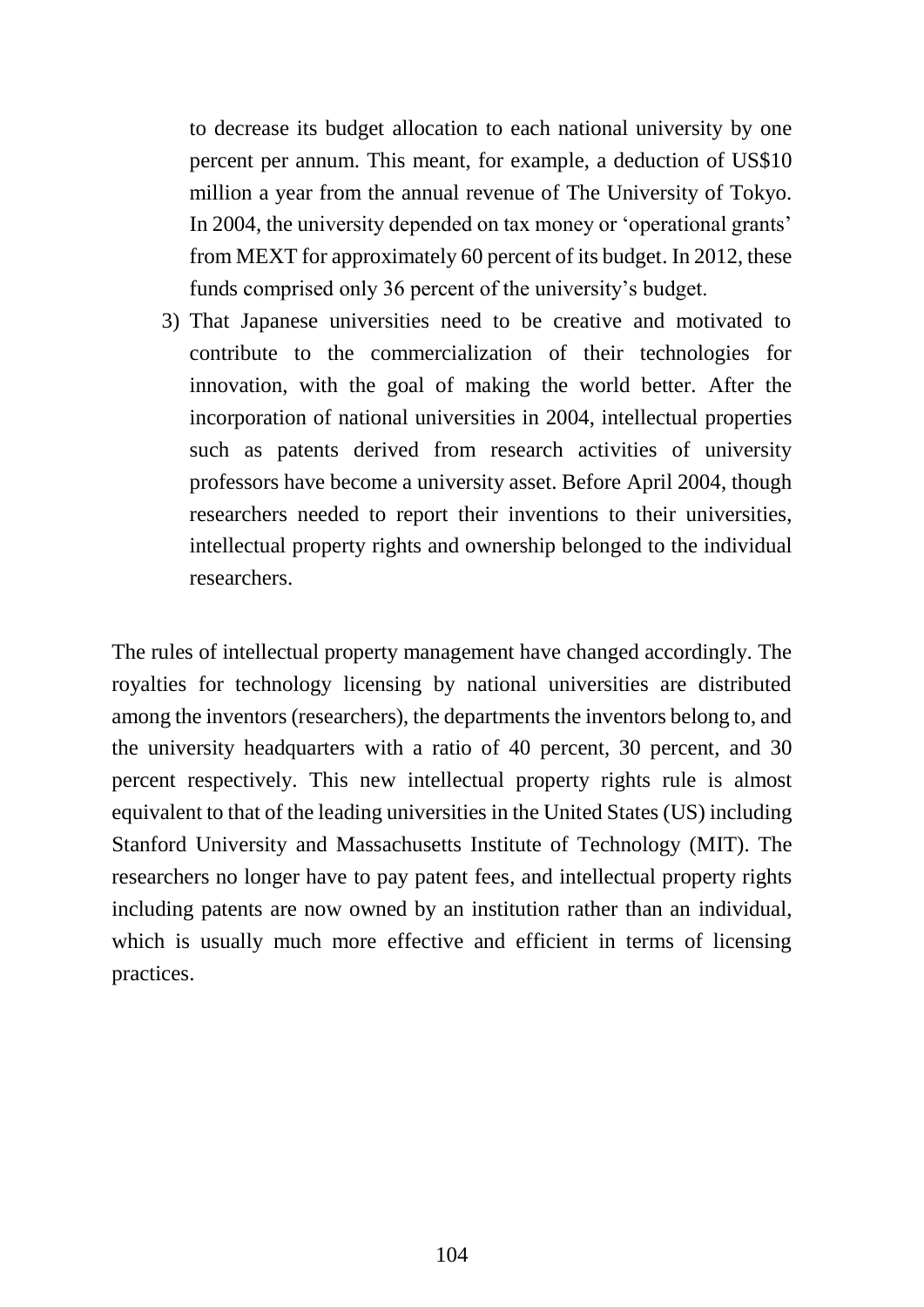# **5. The University of Tokyo as a Model for University Entrepreneurship and Innovation in Japan**

The University of Tokyo's Innovation and Entrepreneurship Office, formerly the Office of Science Entrepreneurship and Enterprise Development (SEED), is part of the Division of University Corporate Relations. It was founded in 2004 at the time of incorporation of the national universities, with a mission to promote university entrepreneurship at the university. The office has been evolving its functions during the past 10 years. The author of this paper has been involved with all the activities of SEED since 2004.

Probably, SEED's most important contribution was the establishment of a tripartite system for effective support of university entrepreneurship. This includes (1) SEED, a central office for entrepreneurship education, consulting and mentoring, and venture incubation; (2) TODAI TLO Ltd. (CASTI), a technology licensing organization (TLO) dedicated to The University of Tokyo; and (3) The University of Tokyo Edge Capital Co. Ltd. (UTEC), a venture capital arm dedicated to the university (Figure 3.3).

TODAI TLO (TODAI means The University of Tokyo in Japanese) is the only wholly owned technology transfer subsidiary of the university. It acts as a bridge to pass technologies developed at the university to industry, offering a one-stop service providing access to intellectual property belonging to the university. Founded in August 1998 (six years before the incorporation of national universities) by several faculty members of the university, TODAI TLO became the university's wholly-owned company in 2009 and now employs more than 20 professional staff.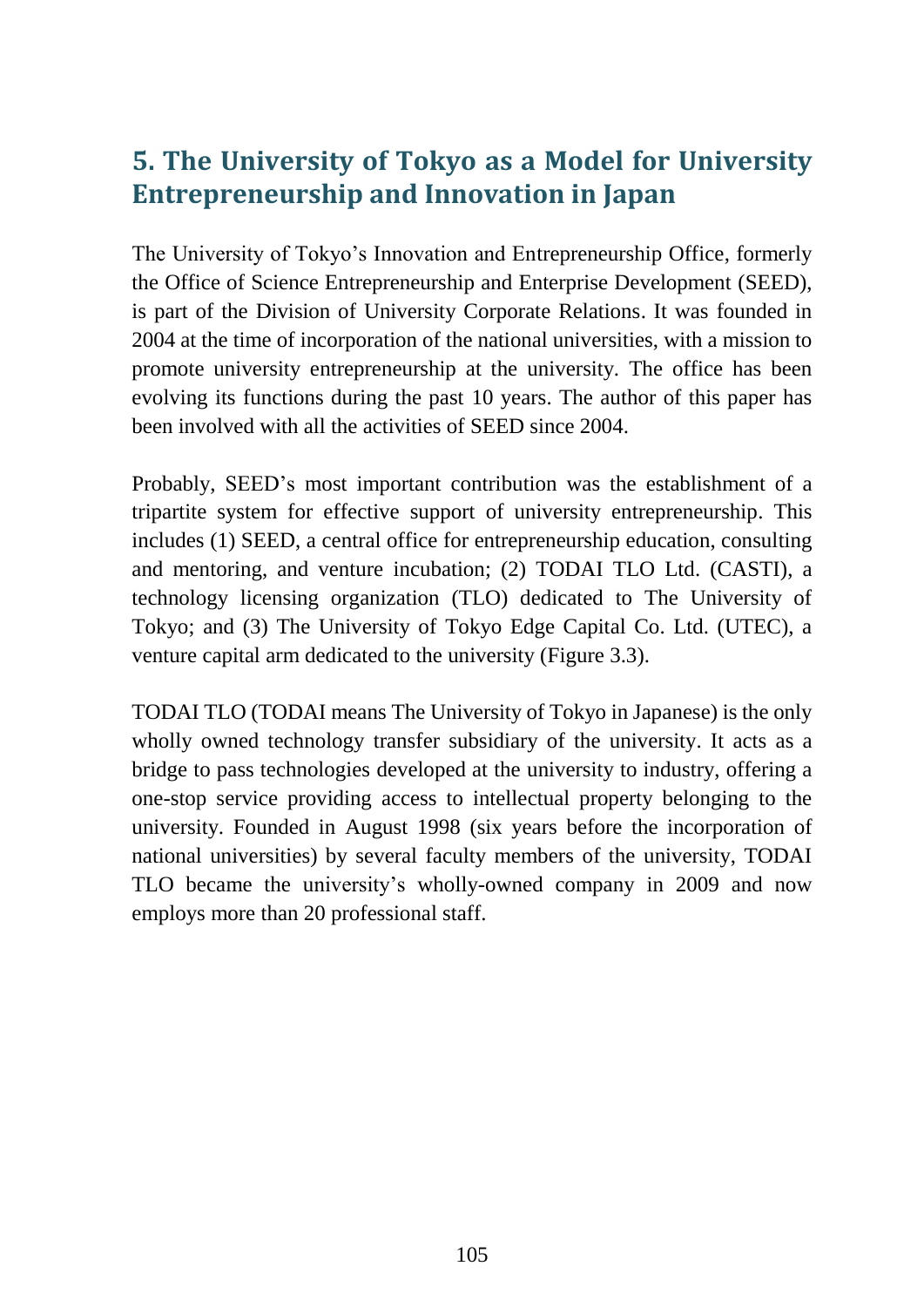#### **Figure 3.3: University Entrepreneurship Ecosystem in The University of Tokyo**



*Source:* Author.

UTEC is an early stage technology-focused VC firm associated with The University of Tokyo. UTEC was founded in 2004 when the Japanese national university reform took place. UTEC currently manages first fund of JPY8.3 billion (approximately US\$80 million), second fund of JPY7.15 billion (approximately US\$70 million), and third fund of JPY13.5 billion (approximately US\$130 million), and invests these in seed and early stage startups based on technologies and talents from the university. Having exclusive access to the university's inventions, UTEC works closely with its researchers to 'co-found' start-up companies for innovation. As of September 2014, UTEC has invested in more than 50 companies, with nine initial public offerings (IPOs) and five mergers and acquisitions (M&As) to date. PeptiDream Inc., a profitable biotechnology venture founded in June 2006 and based upon the research of The University of Tokyo, went public on the Mothers Market of the Tokyo Stock Exchange on June 2013. This is an example of a university startup co-founded by a scientist, an entrepreneur, TODAI TLO, and UTEC. The details of this company will be discussed later in this chapter.

Another important task that this author was involved with during SEED's early period was the establishment of the university's policy to promote university entrepreneurship. Under the National University Corporation Law (Article 22, Clause 5), returning the fruit of a national university's research to society became one of the important missions of the university. One way to accomplish this mission is to ensure that its intellectual property, including patents, is put to practical use. Accordingly, The University of Tokyo officially drew up its Intellectual Properties Policy. The policy clearly asserts the importance of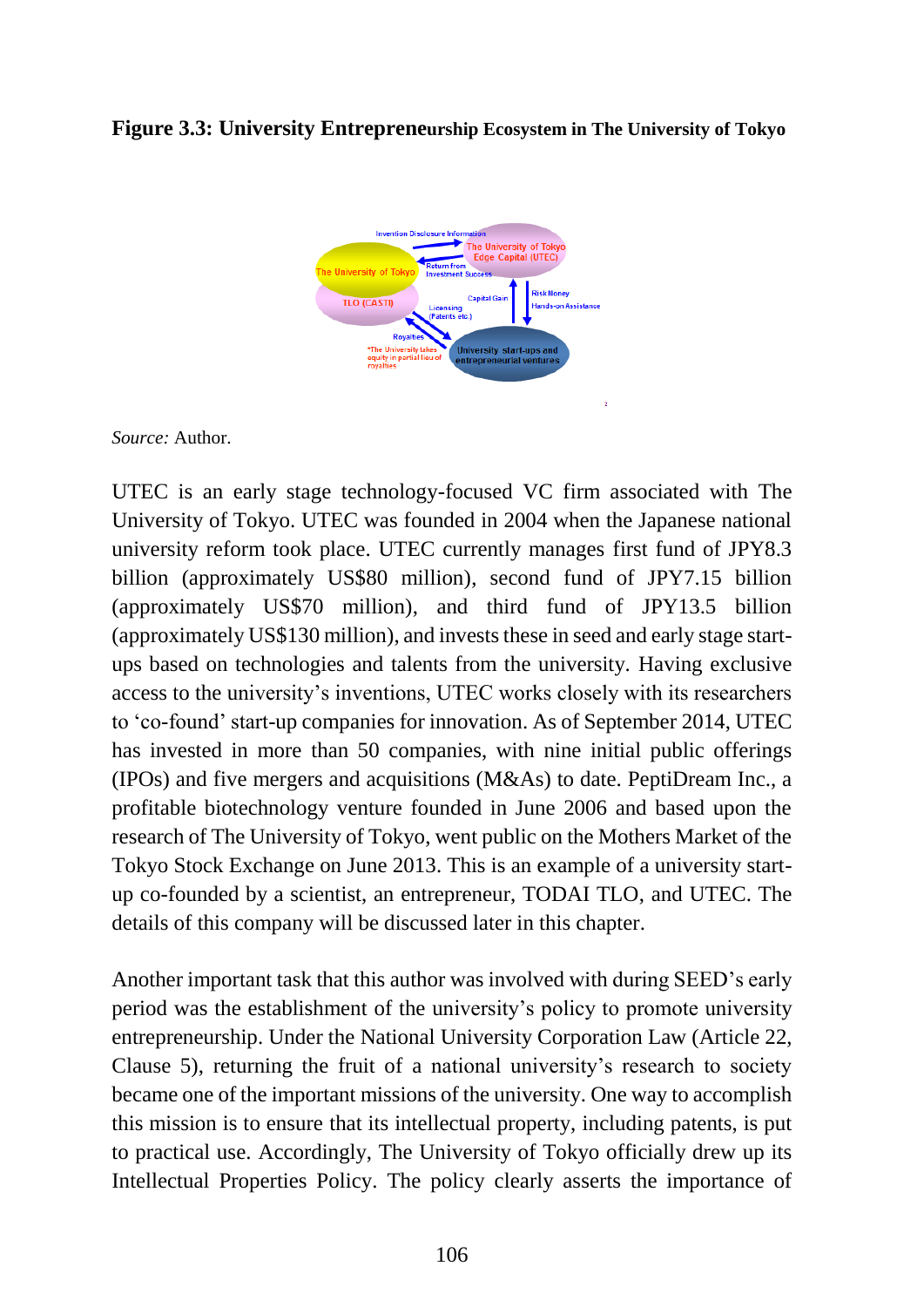promoting the practical application of inventions and other intellectual property through university start-ups. The policy states: 'As one measure to return the fruit of intellectual creativity to society, the University should proactively be involved in using start-up businesses to commercialize inventions.' Thus, maintaining an environment favourable for supporting start-ups became one of the strategic tasks assigned to SEED.

|                                       | Freshman &<br>Sophomore | Junior $&$<br>Senior | Graduate<br>School  | Total                |
|---------------------------------------|-------------------------|----------------------|---------------------|----------------------|
| Science $\&$<br>Engineering           | 56                      | 328                  | 913                 | 1,297<br>$(71.14\%)$ |
| Humanities &<br><b>Social Science</b> | 67                      | 288                  | 171                 | 526<br>$(18.86\%)$   |
| Total<br>$\%$                         | 123<br>$(6.7\%)$        | 616<br>$(33.8\%)$    | 1,084<br>$(59.5\%)$ | 1,823<br>$(100.0\%)$ |

**Table 3.2: The University of Tokyo's Entrepreneur Dojo's Students' enrolment (2005–2014)**

*Source:* Office of Innovation and Entrepreneurship, DUCR, the University of Tokyo.

As the head of SEED, this author assumed other responsibilities. The most critical element would probably be entrepreneurship education. SEED started its entrepreneurship education program called The University of Tokyo Entrepreneur Dojo (training school) in FY 2005. This program is designed for undergraduate and graduate students. They can learn how to commercialize their ideas and inventions. The program provides 150-250 students with entrepreneurship education and a business plan competition every year (Table 3.2). During the past 10 years, more than 1,800 students completed the program. About 70~80 'graduates' are involved with newly created entrepreneurial ventures.

Another critical component for cultivating university entrepreneurship is building an incubation facility. The University of Tokyo Entrepreneur Plaza opened in 2007 to provide facility support for university technology start-ups. The facility is equipped with wet laboratories to meet the increasing demands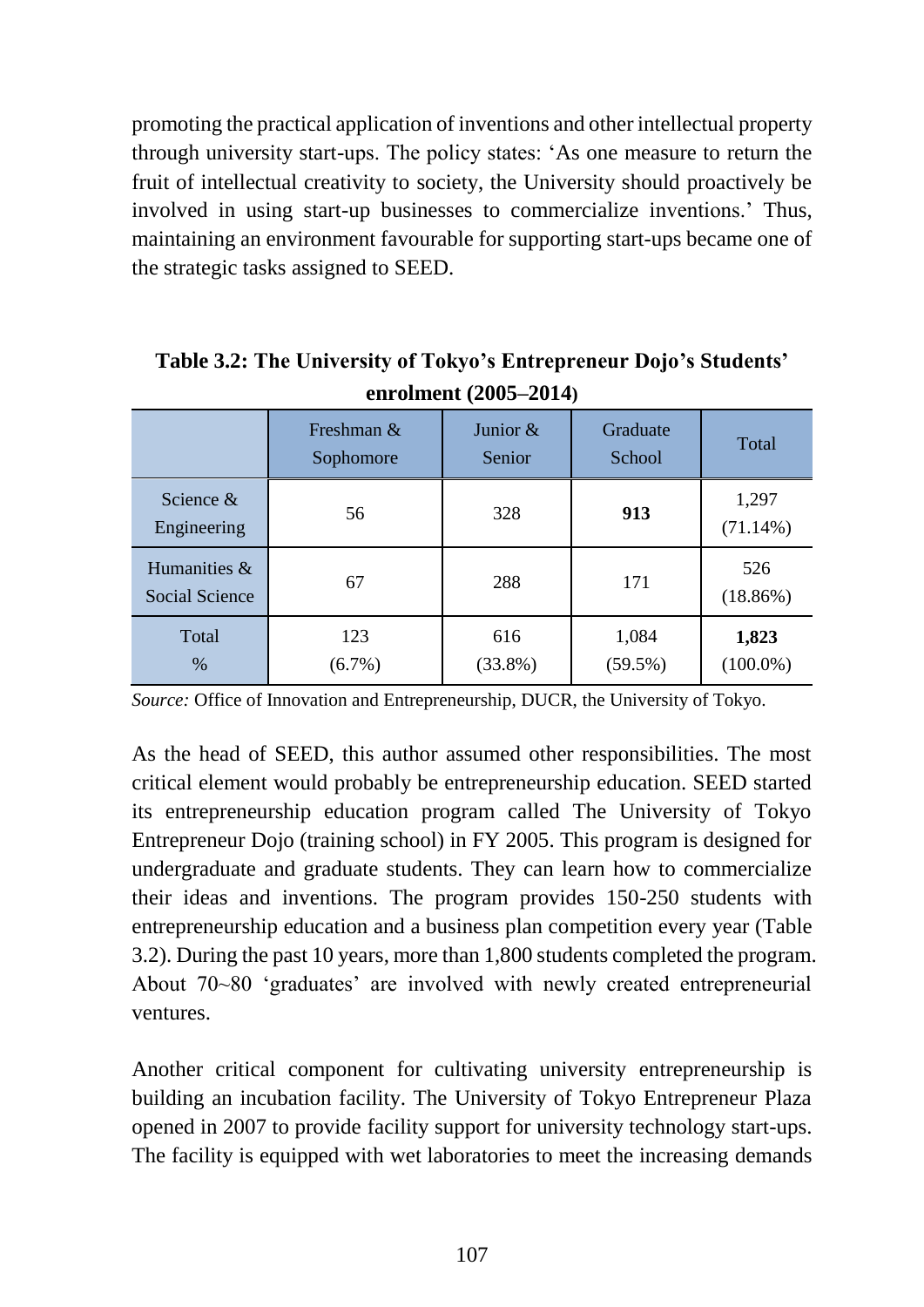of life science–related technology venture businesses originating from the university. The construction of this entrepreneur plaza was made possible by a charitable contributor, a founder of the Japanese public company. More than 40 university start-ups have been incubated by the university so far. As of September 2014, more than 30 companies were being incubated through the Office of Innovation and Entrepreneurship. Several companies, including PeptiDream, have gone public or have been acquired by big corporations as successful exits.

The other component of promoting university entrepreneurship is creating a professional mentoring network known as The University of Tokyo Mentors. SEED's Office of Innovation and Entrepreneurship has been working very closely with the Alumni Office of the university in developing this network. The mentors include venture capitalists, consultants, accountants, attorneys, bankers, analysts, and entrepreneurs who are mostly graduates of the university. The network offers voluntary mentoring or consulting to young entrepreneurs, including students, who have just started their own businesses. These mentors sometimes help the young entrepreneurs fund seed money as angel investors.

# **6. Kashiwa-No-Ha Campus Area and Asian Entrepreneurship Award as Core Components for a New Innovation Cluster**

Kashiwa-no-ha Campus, the northern campus of The University of Tokyo, is located 30 minutes from downtown Tokyo, midway between Akihabara (central Tokyo) and the city of Tsukuba. The Tsukuba rail line connecting the campus to downtown Tokyo passes through the four prefectures of Tokyo, Saitama, Chiba, and Ibaraki. Kashiwa-no-ha Campus has an unusually high potential for innovation due to its proximity to the Chiba University Campus, the National Cancer Center Hospital East, and incubation facilities. There are innovative urban development projects already implemented in the area that are collaborating closely with the public, private, and academic sectors. Kashiwa-no-ha Campus was formally selected as one of five cities to be supported by the Government of Japan's 'Future City Initiative' in December 2011, after Kashiwa City, Chiba Prefecture recommended Kashiwa-no-ha Campus as an 'Innovative City for New Industries'. The University of Tokyo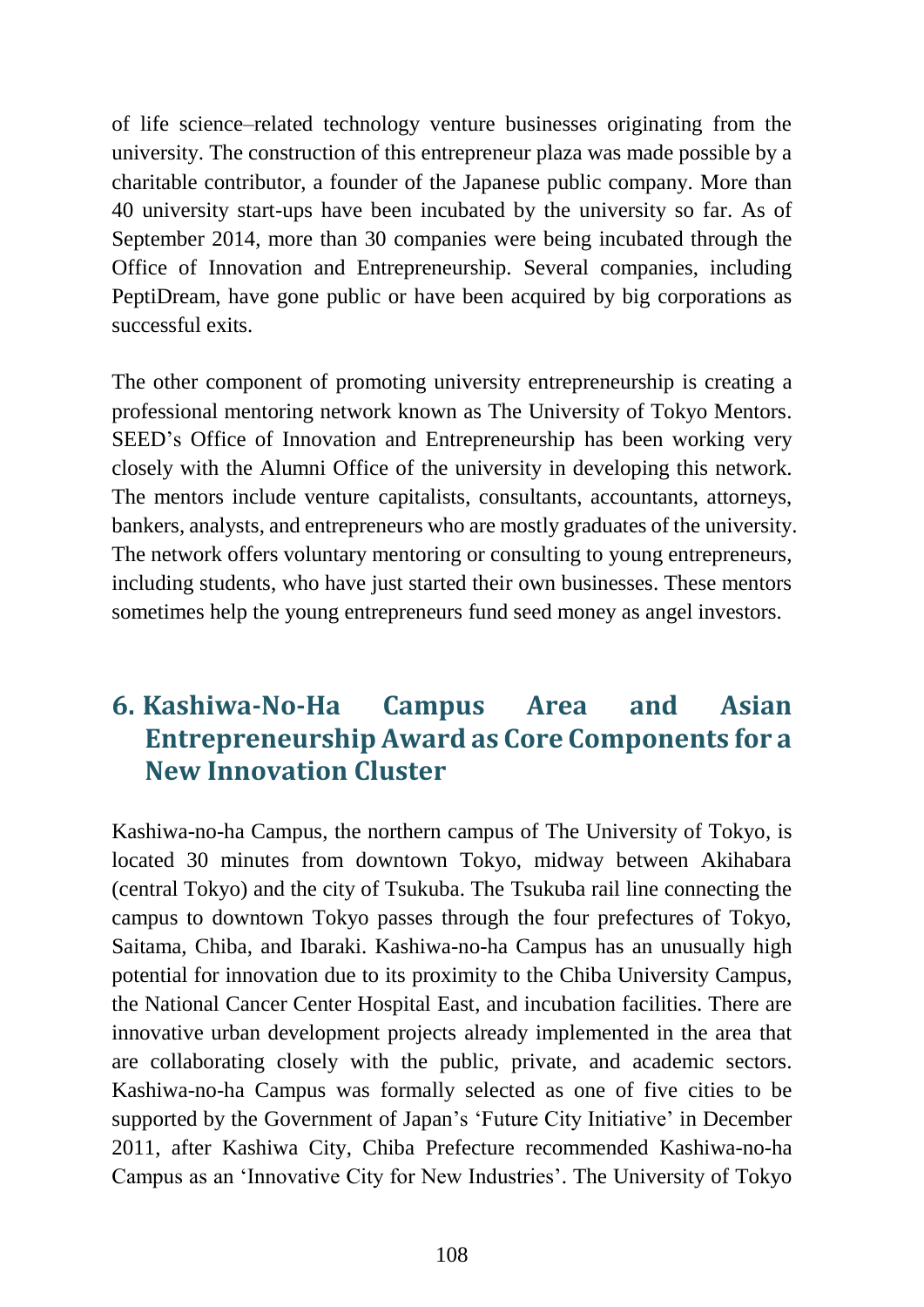is trying to lead and develop the Kashiwa-no-ha Campus area as one of the most prestigious Japan-based innovation clusters primarily addressing the emerging Asian economies with their high economic growth.

The university of is taking leadership in the new initiative called the Asian Entrepreneurship Award (AEA), a global entrepreneurship and business competition that started in 2012 in Kashiwa-no-ha Campus. In July 2014, 18 teams of young technology entrepreneurs from 12 Asian economies participated in the third annual AEA conference for three days at the Kashiwano-ha Campus. When young entrepreneurs have exciting and valuable experiences of mutual learning and inspiration from peers from all over the world, they gain huge confidence to overcome numerous difficulties and move forward with their own businesses. Co-hosted by The University of Tokyo and other Japanese sponsors, in collaboration with other Asian countries, AEA aims to create a network for entrepreneurship development attracting mentors and venture capitalists not only from Japan but also from Asia and the world.

## **7. Case Study: Peptidream Inc.**

PeptiDream is a Tokyo-based biopharmaceutical company founded on 3 July 2006 based on novel peptide expression and platform selection technologies developed by the company co-founder Dr. Hiroaki Suga, Professor at the Graduate School of Science of The University of Tokyo and previously at the State University of New York at Buffalo. PeptiDream has about 40 employees and has laboratories in a state-of-the-art commercial research centre at The University of Tokyo's Komaba Research Campus and the university's entrepreneur plaza. Proprietary Peptide Discovery Platform System (PDPS) is a highly versatile peptide generation and selection platform consisting of three core technologies: flexizyme technology; translation, cyclization, and peptide modifying technologies; and phage display technology. The combination of these technologies allows PeptiDream to engineer peptide libraries consisting of trillions of unique macrocyclic and helical non-standard peptides that exhibit improved physical, chemical, and pharmacological properties compared to conventional peptides. With this system, hundreds of highly potent nonstandard peptides can be identified against any target in weeks, covering a wide variety of peptide classes and structures without the bottleneck of expensive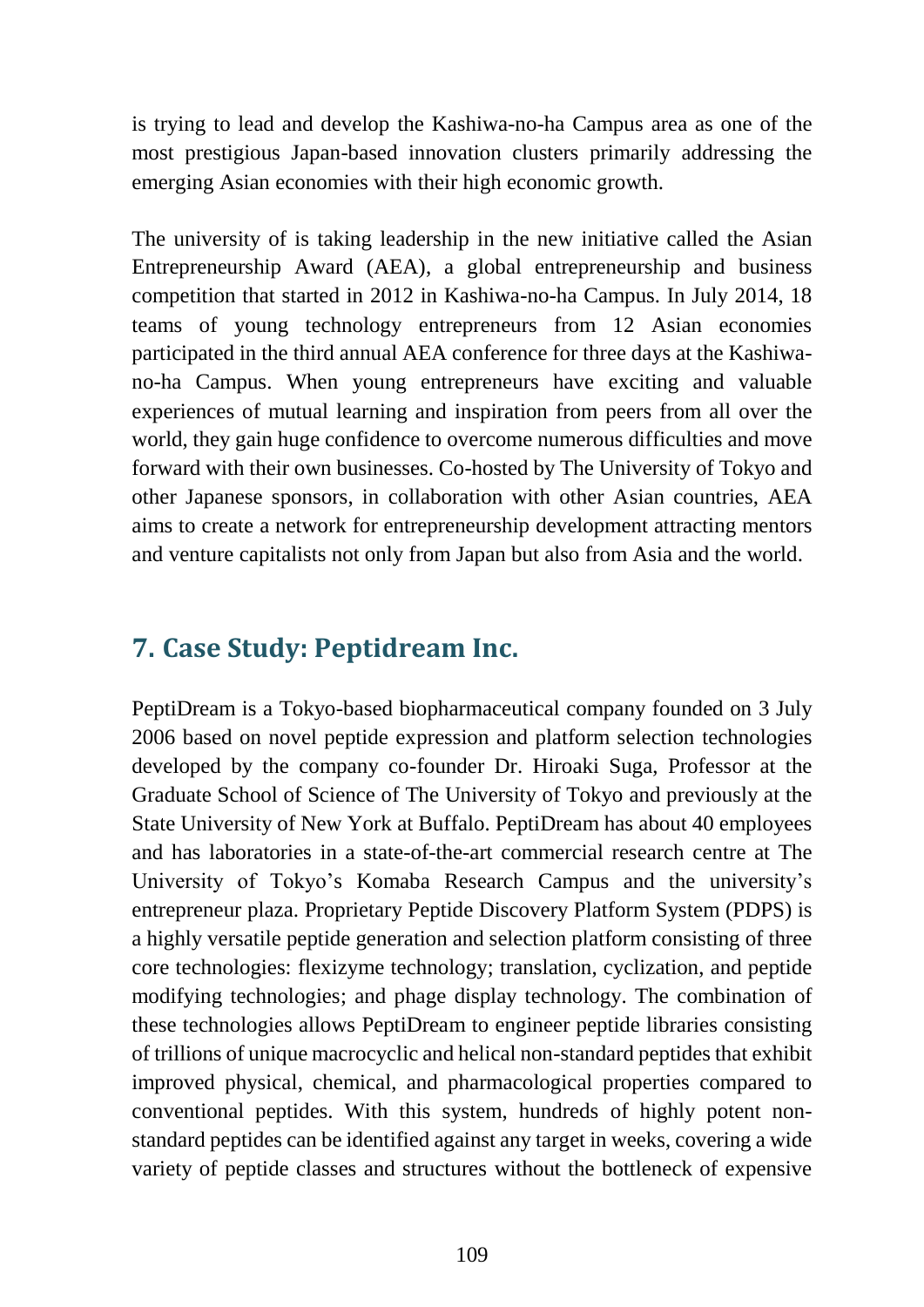and time-consuming chemical synthesis, significantly increasing the speed of lead identification. Leads can then be chemically synthesized and purified for downstream validation and further development.

PeptiDream has a very strong company foundation. It is built on a strong intellectual property portfolio around core technologies, an experienced management team, and a number of strong partnerships with the world's top pharmaceutical companies including AstraZeneca, Novartis, Bristol-Myers Squibb, Amgen, GlaxoSmithKline, and Daiichi-Sankyo. The company's intellectual property management has been strongly supported by TODAI TLO, and the company has been financially supported by UTEC as a lead investor. Both TODAI TLO and UTEC have been fully involved with the company's business growth even before the company was incorporated. SEED, currently the Office of Innovation and Entrepreneurship, has also been helping the company as an incubator by offering laboratory and office spaces, and other professional services.

PeptiDream is one of the role models of a typical and ideal university technology start-up. The tripartite system of SEED, TODAI TLO, and UTEC worked together very effectively to foster the growth of the company. The market capitalization of PeptiDream once reached over US\$2 billion. The company went public in June 2013.

# **8. Lack of Entrepreneurship for Innovation**

Researchers argue that the lack of entrepreneurship during the past decades in Japan could be an answer to the question on the major reasons for Japan's the economic depression. Since entrepreneurship is the wellspring of growth in the modern market economy, the relative dearth of entrepreneurship in Japan has contributed to the nation's economic malaise over the past two decades. Although there are some encouraging signs, such as the sophistication of Japan's technological base and the rise of 'intra-preneurship' in established big companies, entrepreneurship levels today are markedly low relative to pre-1991 Japan and the current levels in other developed countries. To revitalize its sluggish economy, Japan must create incentives to promote start-ups and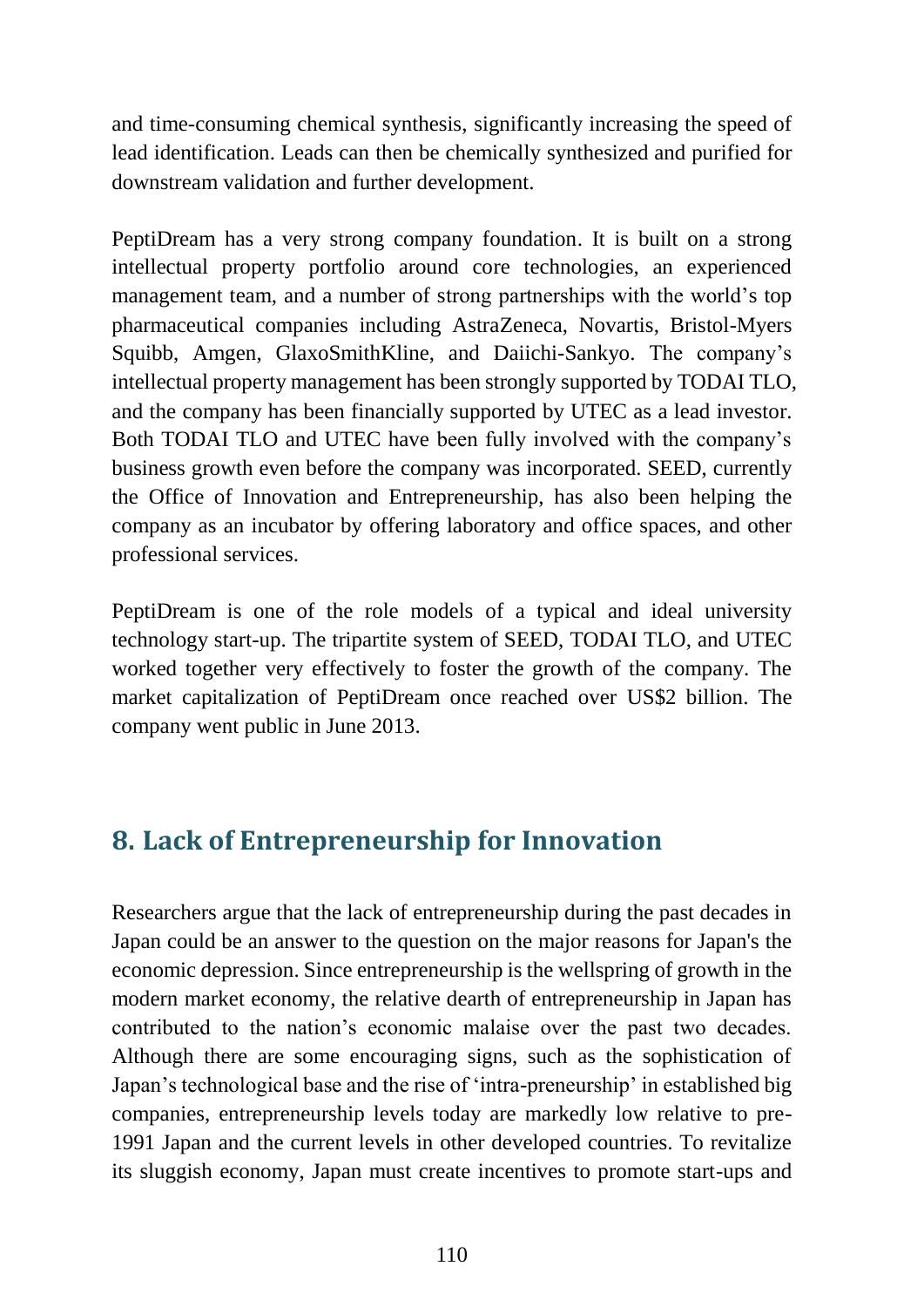rapidly commercialize patented, cutting-edge technologies.

The World Bank (2008) has shown that among Organisation for Economic Cooperation and Development (OECD) countries, Japan ranks last in the average annual entry rate of new enterprises. This rate recently slumped to less than a third of that in the US. The Kauffman Foundation (2012) found that nearly one out of every eight American adults (11.9 percent) is currently engaged in 'entrepreneurial activity'. This is among the highest rates for a large developed economy. The Global Entrepreneurship Monitor (GEM, 2010) found that 4.8 percent of US adults between the ages of 18 and 64 are working actively to establish new businesses, compared to only 1.5 percent in Japan. Recent surveys by GEM (2010) also measured perceptions about entrepreneurship in 20 innovation-based advanced economies. Japan demonstrated the highest level of fear of failure. Moreover, Japan, followed by Korea, had the fewest citizens who saw opportunities in entrepreneurship.

We could attribute Japan's entrepreneurship gap to several factors including cultural, societal, educational, legal, and financial factors.

#### **8.1. Culture**

The impact of culture should not be underestimated. Japanese culture is not one that encourages risk-taking behaviours. Unlike the American culture that embraces individualistic behaviour, fosters debate, forgives failure, and cultivates open-mindedness, Japanese culture emphasizes conventionality and consistency, and is, therefore, relatively risk averse. The fear of failure and resulting social alienation of the Japanese pose a huge psychological barrier for entrepreneurship.

#### **8.2. Social Status**

The social status of entrepreneurs in Japan is not as high as it should be. Typical Japanese parents do not support their children's aspirations for becoming entrepreneurs. These parents tend to want their children to go to an elite national university and join a government bureaucracy or a major corporation. The majority of parents still encourage their children to pursue the most stable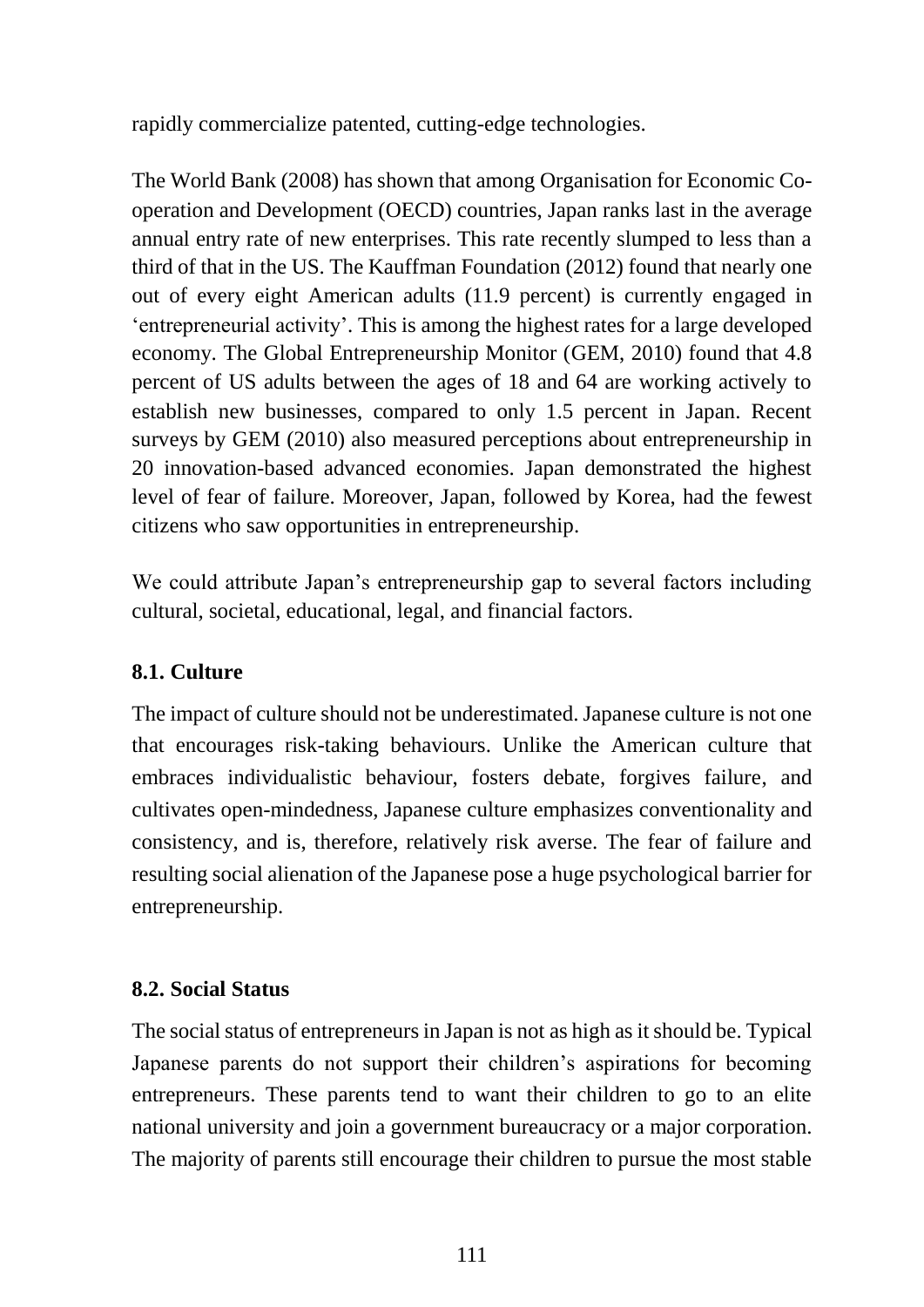careers, the highest cumulative pay, and the most prestigious companies, although, these traditional values have been slowly eroding.

#### **8.3. Educational System**

Another factor is the educational system introduced after World War II. From the earliest age, Japanese children are being indoctrinated in government-run schools to work within a group. Individuality is sacrificed for the achievement of this goal; the most important objective is consensus. This 'group thinking' method is continued throughout the education of children until they graduate from high school. 'The nail that sticks out gets hammered down' is a common saying that describes the typical behaviour of the Japanese, where anything not part of the status quo is discouraged, and no one offers new ideas for fear of becoming the nail.

#### **8.4. Legal Framework**

The Japanese legal frameworks must also be adjusted. Many argue that the first thing that needs to be addressed to promote domestic entrepreneurship is the bankruptcy law. In Japan, if a start-up fails, the founder's guarantor or family assumes responsibility for the unpaid debt. Even if the founder dies, the family is still liable for the debt. In other words, the law of limited liability is not nearly as clearly delineated as in the US. This is one of the primary factors blocking would-be entrepreneurs in Japan.

#### **8.5. Capital**

One of the most challenging tasks for start-ups is raising capital. Capitalization of start-ups in Japan is not as easy as it should be. Risk money (VC and angel investment) available for entrepreneurs in Japan is quite limited. Since most Japanese local venture capitalists are spin-offs from Japanese banks or securities firms, they are generally conservative, domestic-oriented, and unprofessional. They are often not administered by professionals who have operational experience running start-ups, and they tend to make decisions that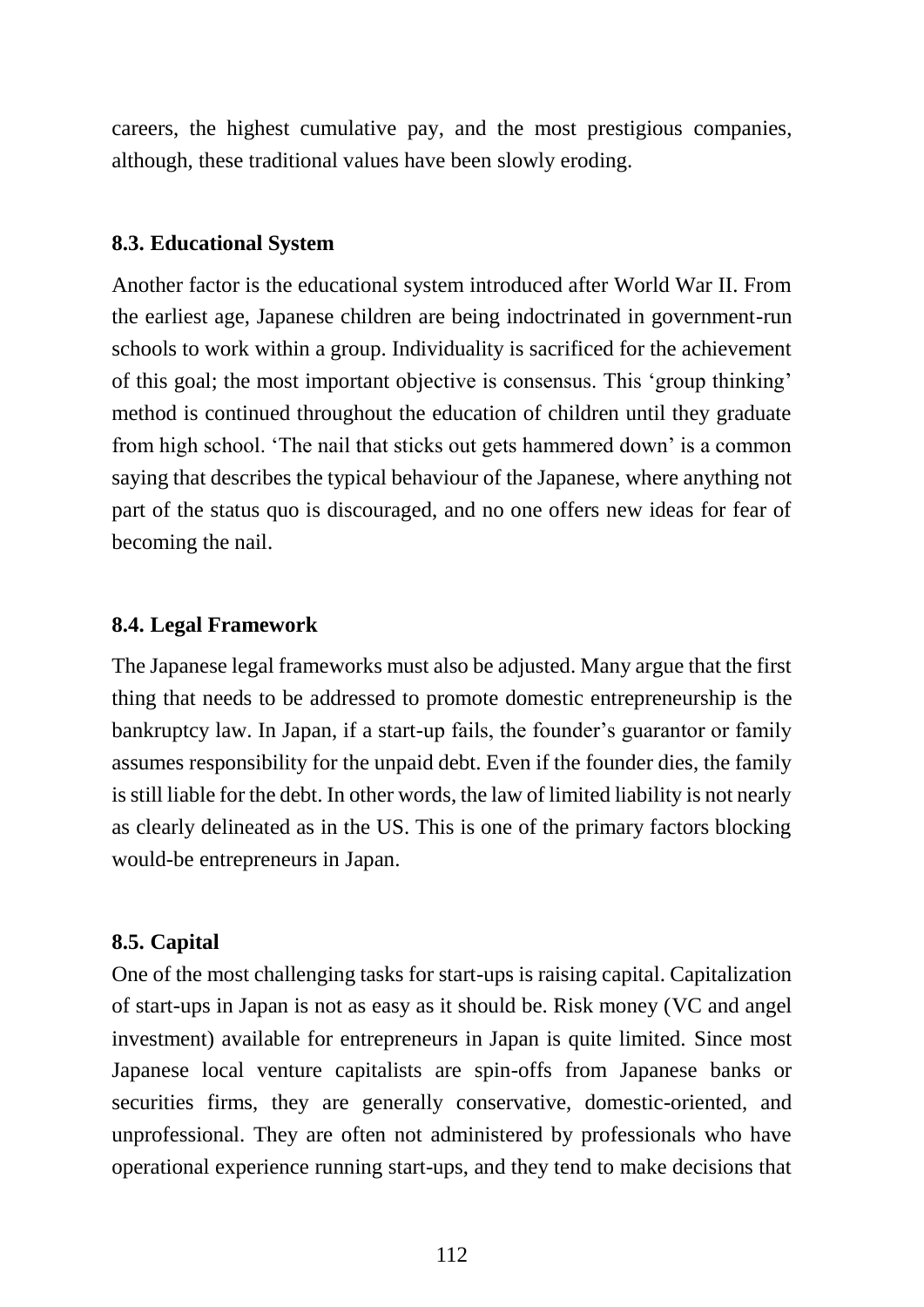are as risk-averse as possible. Banks are unwilling to lend to entrepreneurs. Even if they did, their troublesome lending practices would sometimes impose harsh conditions on start-ups, such as demands to collateralize all of the assets. US-based venture capitalists are generally disengaged from Japan and see the Japanese market as too small. They are willing to interact only with Japanese start-ups whose founders speak English proficiently or who are interested in establishing a head office in the US or expanding their services outside Japan.

# **9. Challenges Facing University Entrepreneurship for Innovation in Japan**

#### **9.1. Supply of Risk Money**

Obtaining the needed financing to grow a new business is a crucial test for an entrepreneur. Supply of VC or risk money available for university start-ups is still very limited in Japan. Of course, as indicated in the beginning of this paper, the Industrial Competitiveness Enhancement Act and the Public Innovation Fund Program may make the lives of the four national universities easier for university entrepreneurship. However, the amount of risk money available every year in Japan is approximately only one-fifteenth of the amount available in the US in 2013.

In 2013, the amount of VC investments made during the year by Japanese and US VC firms were approximately US\$1.8 billion and US\$29.6 billion, respectively (Figures 4 and 5).

The total amount of VC investments in FY 2013 (April 2013 to March 2014) was JPY181.8 billion, with a total of 1,000 start-up companies invested (Figure 3.4). Compared to FY 2012, the investment amount rose 77.2 percent, with a 21.4 percent increase in the number of start-up companies invested. With regard to new VC funds, 35 funds were launched in 2013, the second largest number after 39 funds of FY 2007. However, only JPY92.1 billion was raised in 2013 (Figure 3.6). This is less than the JPY119.7 billion raised in FY 2011 or the JPY103.6 billion raised in FY 2012, the fourth-largest commitments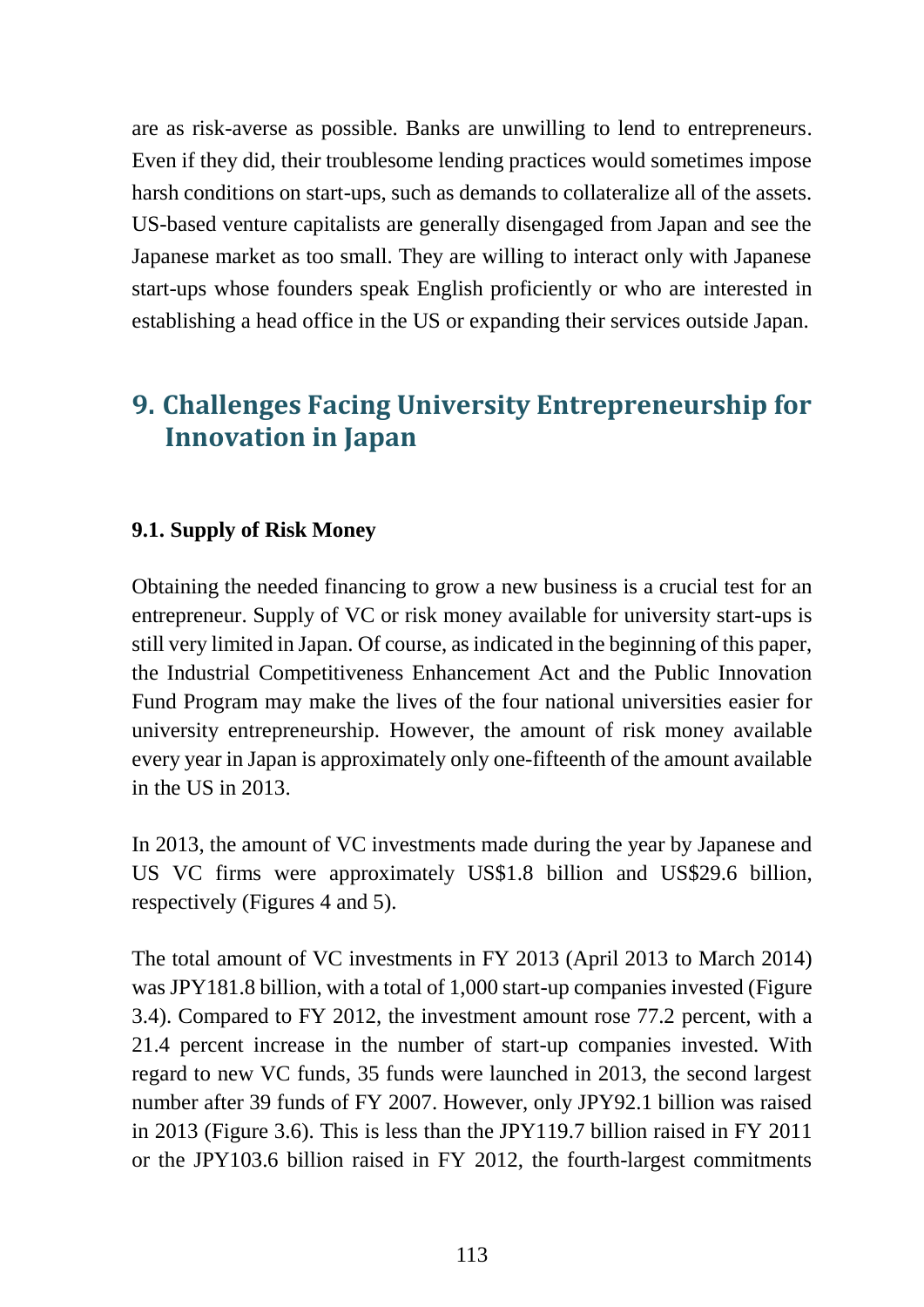during the past seven years.



#### **Figure 3.4: Trend of Venture Capital Investments in Japan**

*Source*: Annual Report on Japanese Startup Businesses, Venture Enterprise Center, Japan (VEC) 2014.



**Figure 3.5: Trend of Venture Capital Investments in US**

*Source:* NVCA Yearbook, Venture Enterprise Center, Japan (VEC) 2014.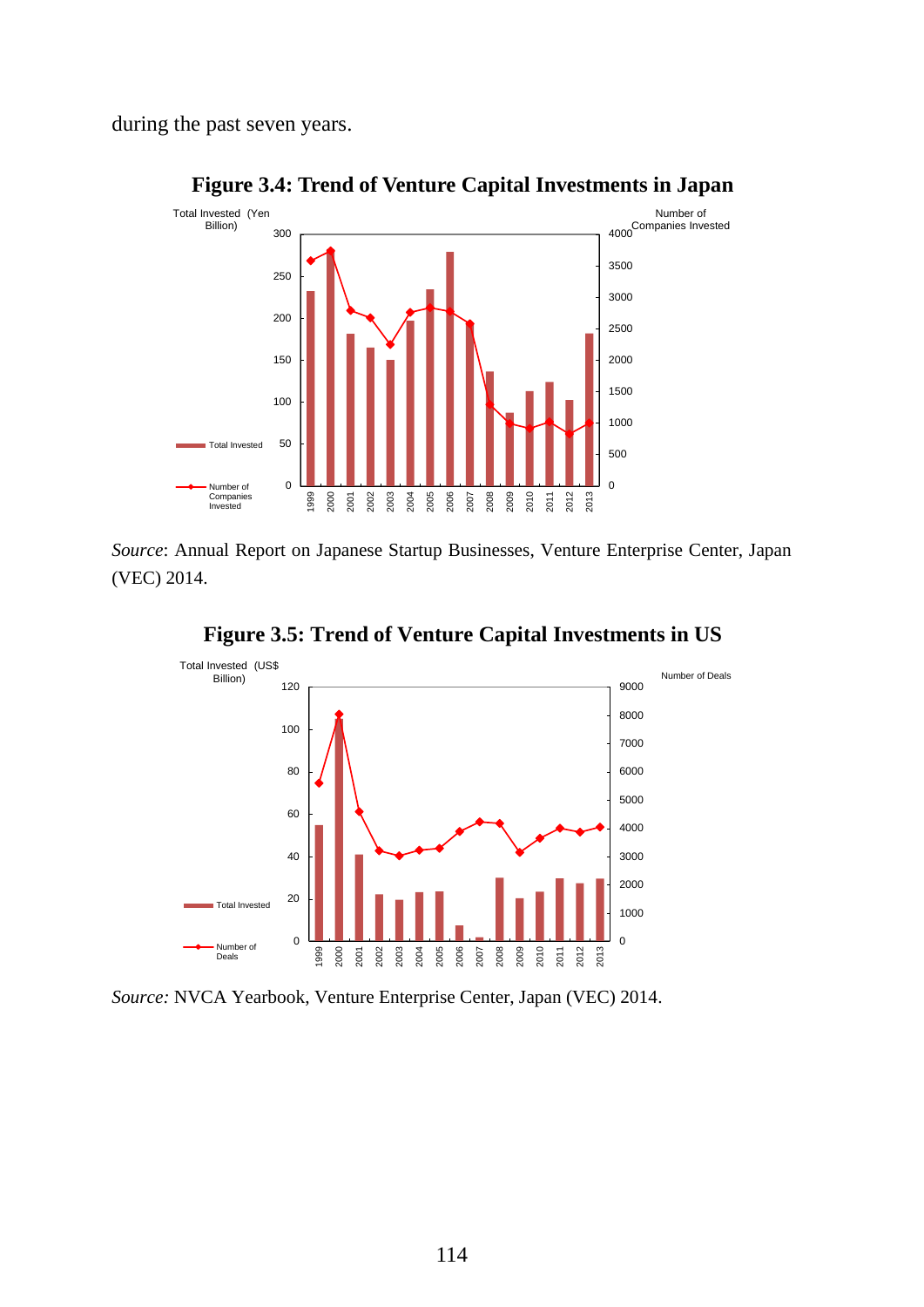Despite this challenge, the present entrepreneurial environment offers more potential sources of venture financing than ever before in Japan. Traditional venture capitalists have been joined by many new players after 2000, including individual angel investors, 'accelerator' funding, and corporate venture funds. Despite the proliferation of funding sources, however, the government can still play a useful policy role in encouraging venture financing through several means: (1) setting up tax incentives, particularly for angel investors; (2) loosening regulations that may discourage university endowments or large pension funds from venture investments; (3) establishing funding mechanisms at Japanese research universities to bridge the gap between research and commercial application (gap funding); (4) creating research programs aimed at the development and commercialization of new technology in which small businesses are encouraged to participate; and (5) establishing governmentbacked venture funds.

**Figure 3.6: Total Value of Funds Raised and Number of New Funds Launched in Japan**



*Source:* Annual Report on Japanese Start-up Businesses, Venture Enterprise Center, Japan (VEC) 2014.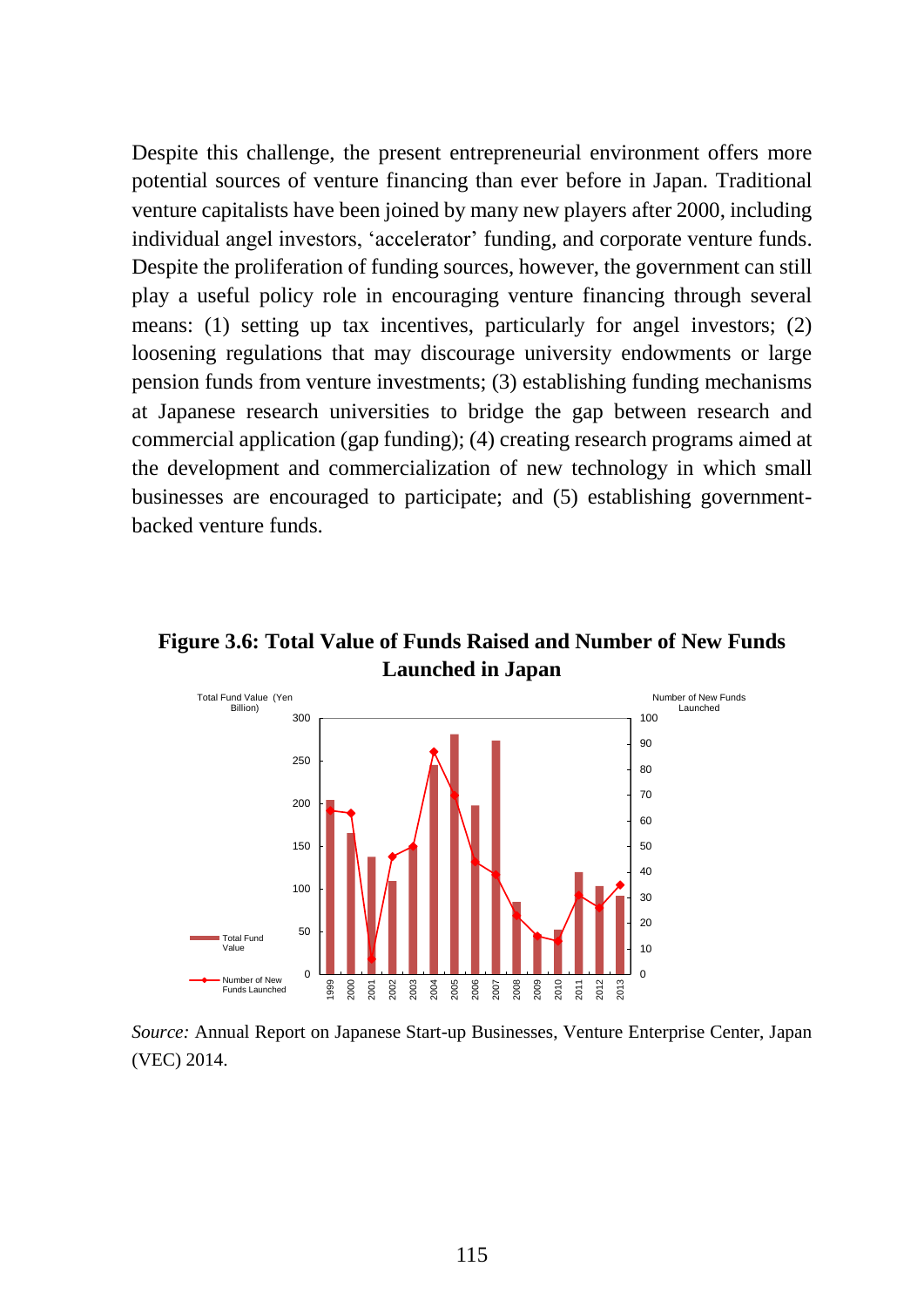#### **9.2. M&A Exit Strategies for Entrepreneurial Ventures**

In general, start-up companies can exit the venture stage by merger, acquisition by another business, or by listing on a stock exchange with an IPO. In the US, exit via IPO has declined while exit via M&A has gained in importance. In Japan, IPOs still predominate while M&As remain relatively rare.

Government policy may facilitate all three options, with perhaps greatest attention to encouraging an active and efficient M&A environment, including wider use of preferred stock. Making creative use of tax incentives can encourage acquisitions of entrepreneurial ventures by large corporations, thereby expanding the number of exit opportunities for entrepreneurs.

In cultivation innovation ecosystem, the relationship between universities, corporations, and university start-ups should be evolving from what is called lineal model to open innovation model (Figure 3.7).



#### **Figure 3.7: 'Paradigm Shift' in Innovation Ecosystem**

*Source*: Author.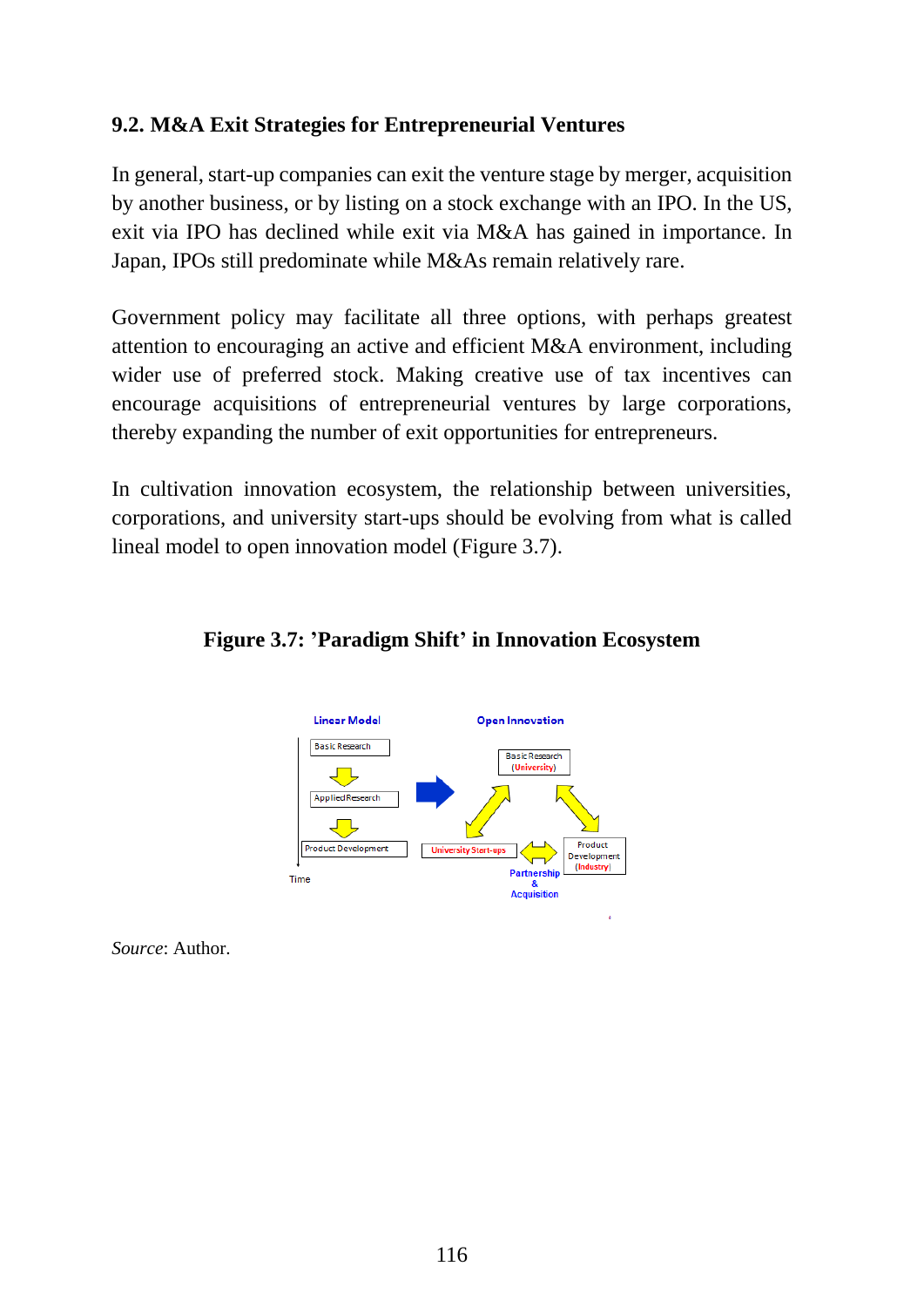#### **9.3. Entrepreneurship Education as a Critical Part of the Innovation Ecosystem**

The business environment conducive to the emergence and growth of entrepreneurial ventures is often compared to an ecosystem because its many elements work in combination with each other. Entrepreneurship education is an essential component of innovation ecosystem.

What should be taught in entrepreneurship education? As a process, entrepreneurship can be analysed, understood, and taught. It is possible to increase the likelihood of success of those who embark on entrepreneurial careers by effectively teaching the process part of entrepreneurship. There are three key components in entrepreneurship education, namely: (1) creativity, (2) project management and team building, and (3) business basics.

#### *9.3.1. Creativity*

Creativity education is a fundamental element of entrepreneurship education teaching students to identify social or commercial problems and to recognize the business opportunities of solving those problems. This part of entrepreneurship education may need to effectively apply to younger pupils and students.

#### *9.3.2. Project Management and Team Building*

Entrepreneurs also need to be fully aware that the success of their entrepreneurial ventures comes from the management of a series of pivotal events as their organizations evolve, and the management of these events must be done by their leadership team.

#### *9.3.3. Business Basics*

The knowledge of key business basics is also critical. These include accounting and financial analyses; marketing and sales strategies; competitive analyses; dynamism of angels and VC communities; and writing an effective business plan that communicates with possible partners, employees, angels, venture capitalists, and customers. Business plan competitions can be an effective tool for enhancing entrepreneurship education for both students and educators.

In universities in Japan, researchers and students whose majors are science or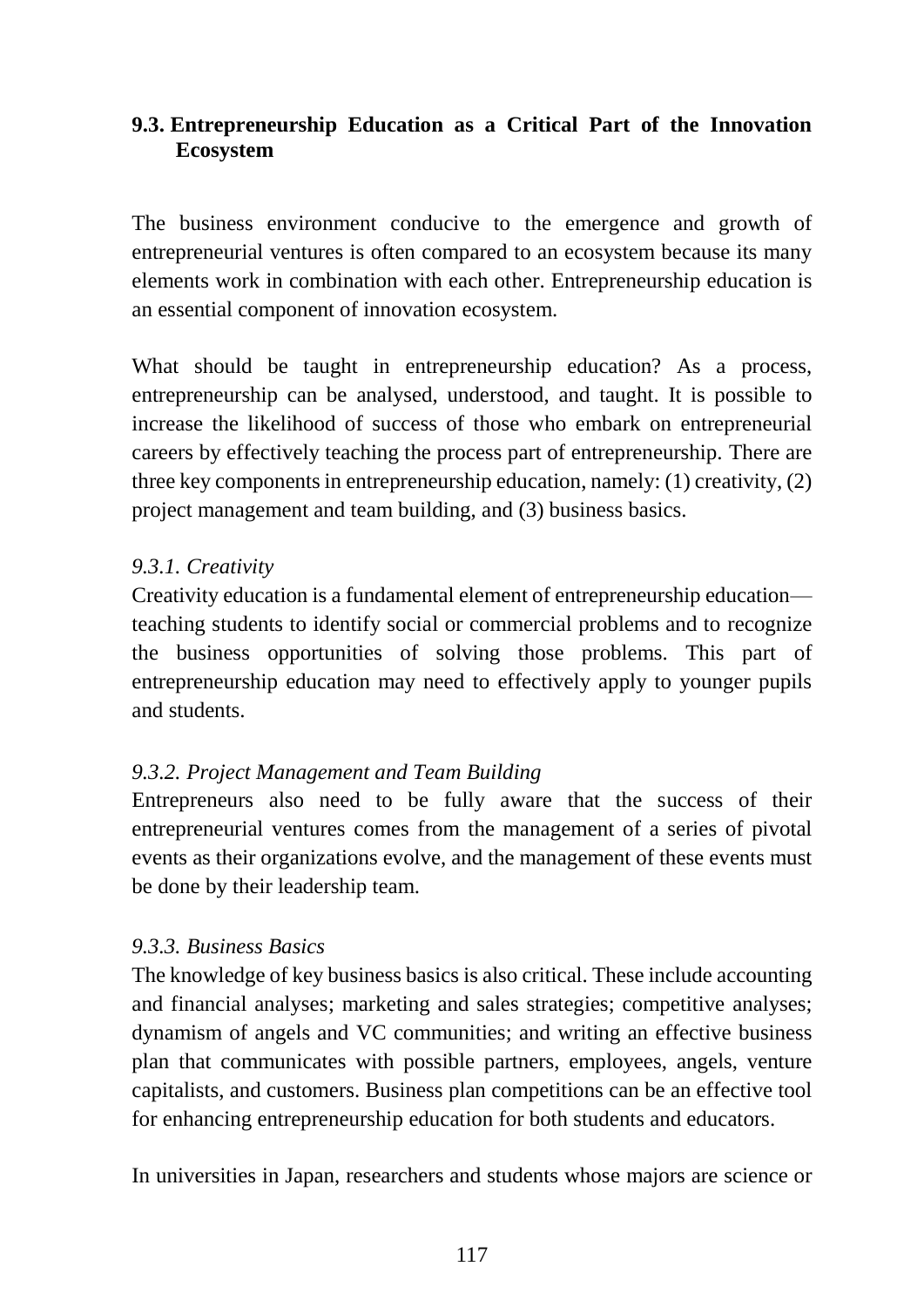basic research arenas may never learn about business or innovation. However, the academic entrepreneurship is characterized as an effort to create a bridge between basic science and business. Therefore, it is extremely important for scientists and engineers to have basic knowledge on how to showcase their research to the business community, what the essential mechanisms and processes for innovation are, and how university scientific outcomes are translated into business.

The Office of Innovation and Entrepreneurship, DURC at The University of Tokyo received a 2.5-year grant from MEXT in September 2014. The name of the program is Enhancing Development of Global Entrepreneur (EDGE) Program. Thirteen research institutions out of 55 proposals have been selected for the EDGE program, and each of these selected institutions, including The University of Tokyo, will be given about US\$0.5–1 million per year.

The program offers an entrepreneurship education for university researchers to provide them with knowledge and skills in writing a business plan using the researchers' own research, namely, their technologies or intellectual properties; and to mentor them on how to write realistic business proposals (Figure 3.8).

### **Figure 3.8: Enhancing Development of Global Entrepreneur Program (EDGE Program)**



*Source:* Author.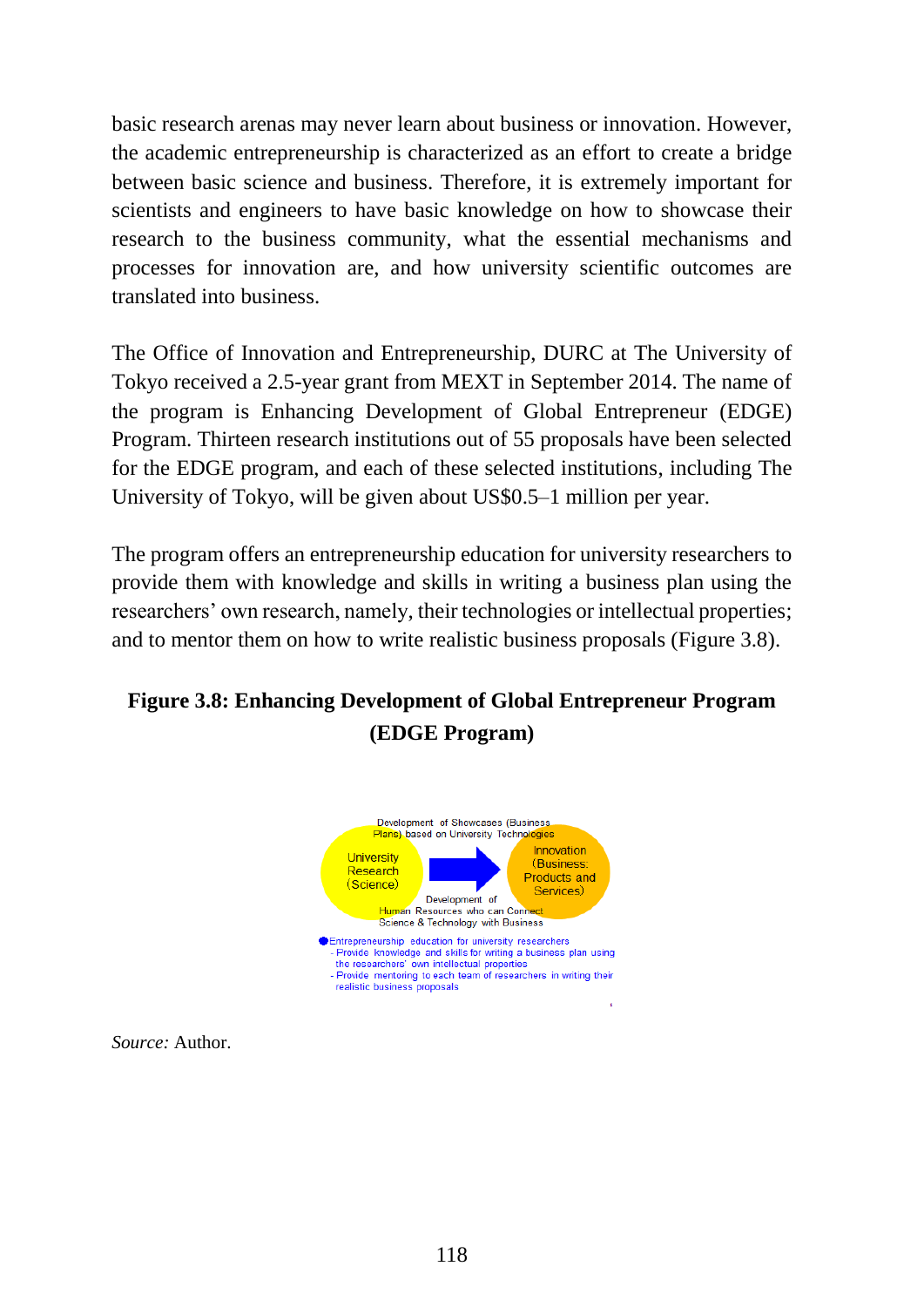#### **9.4. Celebrating Entrepreneurs and Creating Young Entrepreneur Role Models**

The government has a crucial role to play in celebrating entrepreneurs publicly and in promoting a positive public image of innovation and entrepreneurship in general. Media should contribute to this process by cultivating journalists' knowledge about university start-up businesses based upon science and technology, and other issues related to innovation and entrepreneurship.

# **Conclusion**

Approximately a decade has passed since the incorporation of national universities in 2004. During the past 10 years, different kinds of initiatives for academic entrepreneurship have been taking place, although most of them have not seemed to have produced good role models for university entrepreneurship. Japanese universities have learned a lot from universities outside of Japan, particularly the leading universities in the world including the University of California at Berkeley; Stanford University, MIT, University of Cambridge, University of Oxford, Imperial College London, and others.

With some solid and successful examples of academic entrepreneurship, including PeptiDream and others, the innovation ecosystem practices at The University of Tokyo could be an effective model in Japan for university-based entrepreneurship and innovation. Its tripartite structure, consisting of the university itself (the SEED program, currently the Office of Innovation and Entrepreneurship), TODAI TLO Ltd, and UTEC (a VC arm dedicated to the university), plays a collective role to encourage university entrepreneurship. The university's initiatives in entrepreneurship education, incubation, mentoring and consulting, and graduate entrepreneurs' networking, as a joint effort with the Alumni Office, help cultivate university entrepreneurship. The AEA program and the extension of the innovation model to Kashiwa-no-ha Campus, are models for partnership involving local governments, corporate sponsors, great research universities in Asia, and entrepreneurs from Asian countries and economies. The University of Tokyo, through the evolution of the innovation ecosystem, is moving toward its goal of contributing more to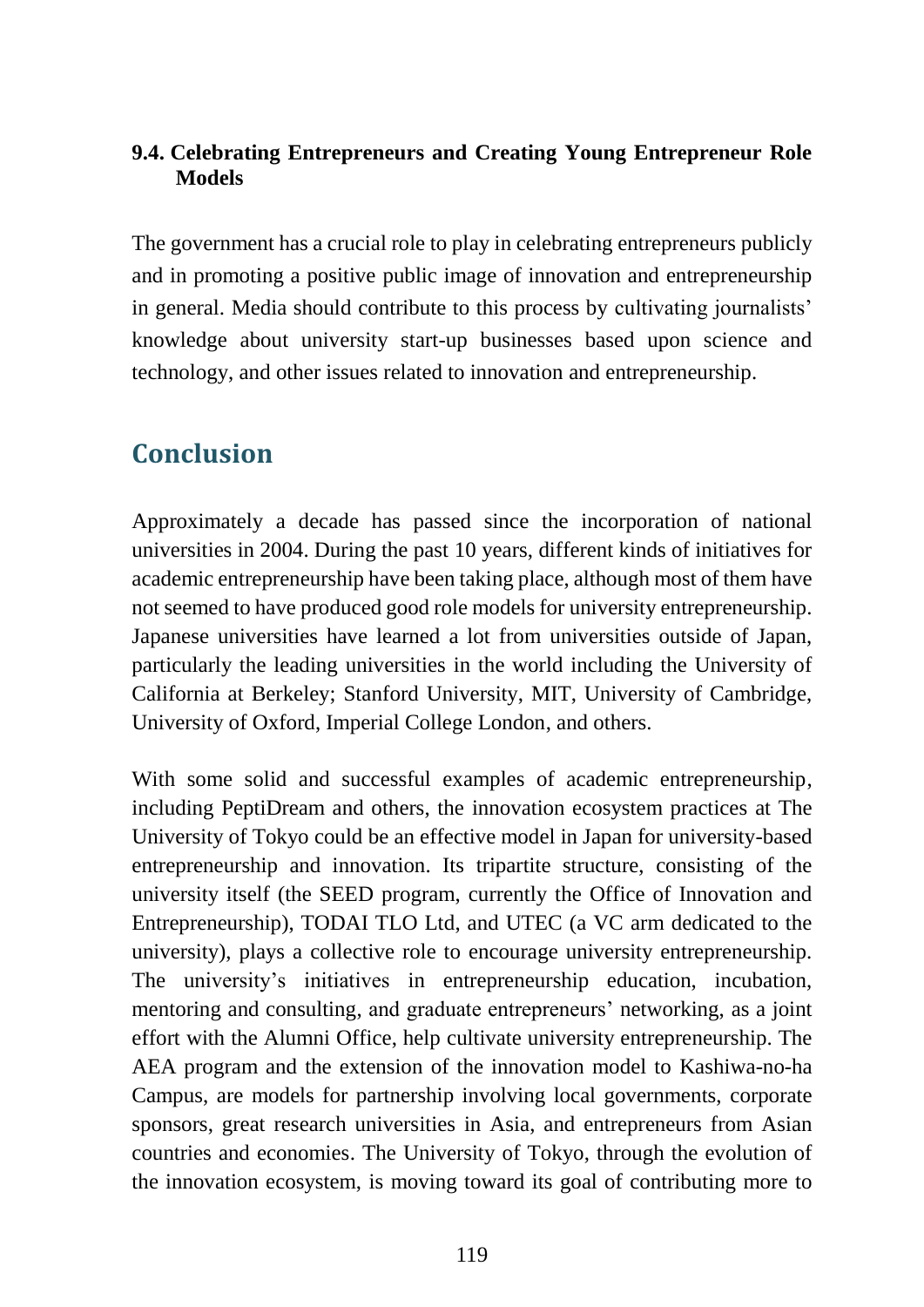the world through innovation based on university entrepreneurship.

### **References**

- Bank of Japan (2013), BOJ Time-Series Data Search. Bank of Japan. Available: [http://www.stat-search.boj.or.jp/index\\_en.html](http://www.stat-search.boj.or.jp/index_en.html)
- Engel, *et al*. (2014), *Global Clusters of Innovation*. London, UK: Edward Elgar.
- Fukao, K. and H.U. Kwon (2011), 'Sources of Future Economic Growth in Japan: An empirical Analysis Based on Micro-data' (in Japanese), *RIETI Discussion Paper Series* 11-J-045, Research Institute of Economy, Trade and Industry (RIETI). Available at: <http://www.rieti.go.jp/jp/publications/dp/11j045.pdf>
- Kelley, D., N. Bosma, J.E. Amoros (2011), *Global Entrepreneurship Monitor 2010 Global Report*. London, UK. Available at: [http://www.gemconsortium.org/assets/uploads/](http://www.gemconsortium.org/assets/uploads/%201313079238GEM_2010_Global_Report_Rev_210111.pdf)  [1313079238GEM\\_2010\\_Global\\_Report\\_Rev\\_210111.pdf](http://www.gemconsortium.org/assets/uploads/%201313079238GEM_2010_Global_Report_Rev_210111.pdf)
- Katz, Richard (2010), *The International Economy*, Vol. 14, No. 6.
- Kauffman Foundation (2012), Kauffman Index of Entrepreneurial Activity Interactive 2012. Available at: [http://www.kauffman.org/multimedia/infographics/2013/kiea](http://www.kauffman.org/multimedia/infographics/2013/kiea-interactive)[interactive](http://www.kauffman.org/multimedia/infographics/2013/kiea-interactive)
- Ministry of Economy, Trade and Industry (2013), Industrial Competitiveness Enhancement Act, June 14, 2013, Tokyo, Japan. Available at: [http://www.meti.go.jp/english/policy/economy/industrial\\_competitiven](http://www.meti.go.jp/english/policy/economy/industrial_competitiveness_act/index.html) [ess\\_act/index.html](http://www.meti.go.jp/english/policy/economy/industrial_competitiveness_act/index.html)
- Ministry of Education, Culture, Sports, Science and Technology (MEXT) Japan. Available at: [http://law.e](http://law.e-gov.go.jp/htmldata/H15/H15HO112.html)[gov.go.jp/htmldata/H15/H15HO112.html](http://law.e-gov.go.jp/htmldata/H15/H15HO112.html)

Ministry of Education, Culture, Sports, Science and Technology (MEXT) (2003), 'White Paper on Education, Culture, Sports, Science and Technology'. Available at: [http://www.mext.go.jp/b\\_menu/hakusho/html/hpac200301/hpac200301](http://www.mext.go.jp/b_menu/hakusho/html/hpac200301/hpac200301_2_021.html)  $\frac{2}{021}$ .html and [http://www.mext.go.jp/english/highered/\\_\\_icsFiles/afieldfile/2012/06/1](http://www.mext.go.jp/english/highered/__icsFiles/afieldfile/2012/06/19/1302653_1.pdf) [9/1302653\\_1.pdf](http://www.mext.go.jp/english/highered/__icsFiles/afieldfile/2012/06/19/1302653_1.pdf)